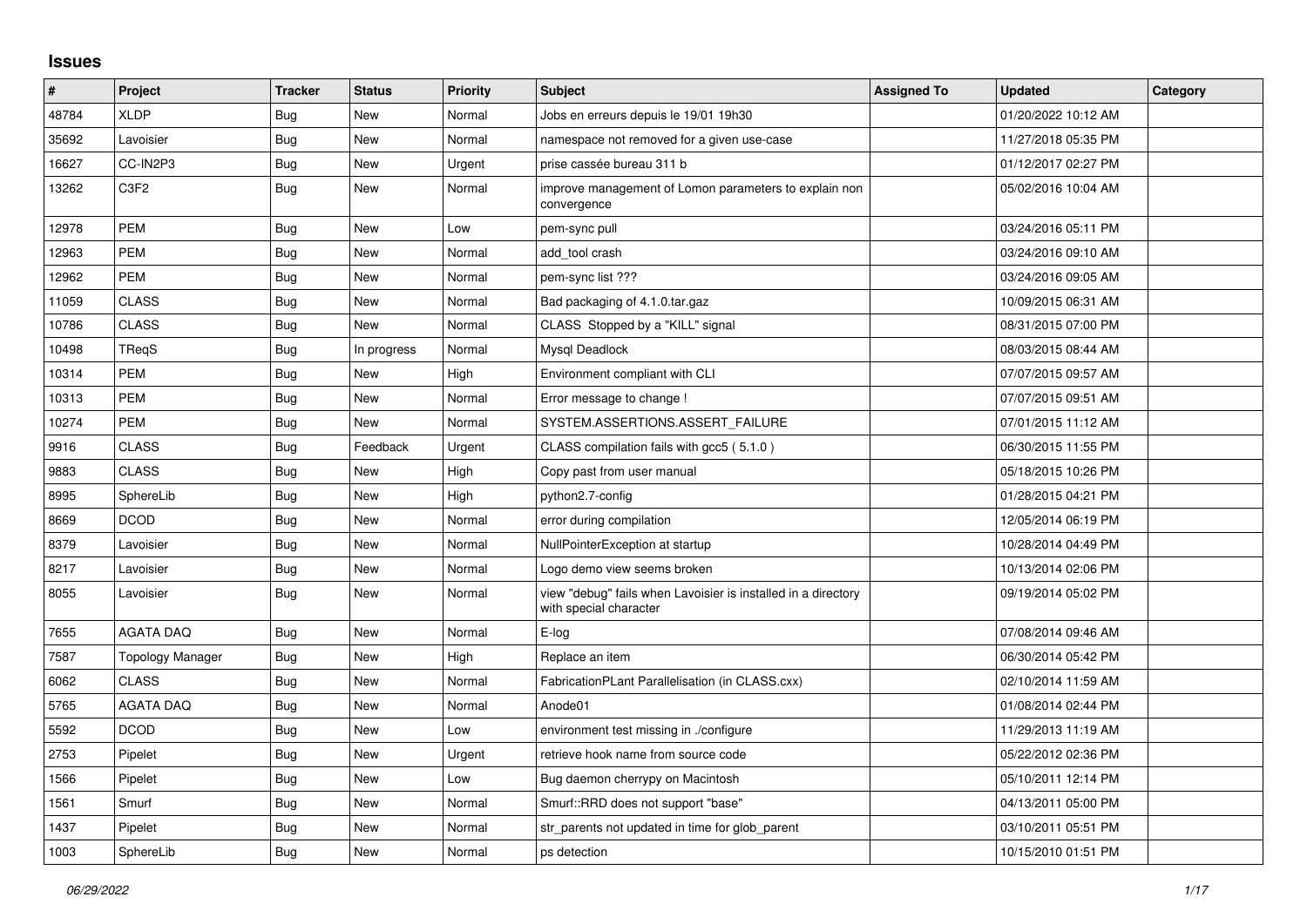| #     | Project                 | <b>Tracker</b> | <b>Status</b> | <b>Priority</b> | <b>Subject</b>                                                                            | <b>Assigned To</b>                 | <b>Updated</b>      | Category                         |
|-------|-------------------------|----------------|---------------|-----------------|-------------------------------------------------------------------------------------------|------------------------------------|---------------------|----------------------------------|
| 938   | SphereLib               | <b>Bug</b>     | <b>New</b>    | Low             | Construction icosahedron                                                                  |                                    | 09/29/2010 11:32 AM |                                  |
| 714   | TReqS                   | <b>Bug</b>     | New           | High            | Annuler un staging en cours                                                               |                                    | 03/24/2015 04:34 PM |                                  |
| 432   | Smurf                   | <b>Bug</b>     | <b>New</b>    | High            | creation de fichiers vides                                                                |                                    | 04/23/2021 11:44 AM |                                  |
| 9623  | Lavoisier               | <b>Bug</b>     | <b>New</b>    | Normal          | SynchronousCacheConnector stays in building state until<br>the calling view is finished   |                                    | 04/01/2015 06:21 PM | Adaptors                         |
| 1083  | Oval                    | <b>Bug</b>     | <b>New</b>    | Immediate       | oval log -gui                                                                             |                                    | 11/16/2010 11:45 AM | <b>Command Line</b><br>Interface |
| 1082  | Oval                    | Bug            | <b>New</b>    | Low             | NO DIFF                                                                                   |                                    | 11/16/2010 11:44 AM | <b>Command Line</b><br>Interface |
| 7566  | Lavoisier               | <b>Bug</b>     | <b>New</b>    | Low             | fields of view "form" are disabled when they have default<br>value                        |                                    | 06/27/2014 04:53 PM | Console                          |
| 7465  | Lavoisier               | <b>Bug</b>     | <b>New</b>    | Normal          | fix all the relative URL used by the web console                                          |                                    | 06/17/2014 04:57 PM | Console                          |
| 7490  | <b>Topology Manager</b> | <b>Bug</b>     | New           | Normal          | Needed libp42.so.1                                                                        |                                    | 06/19/2014 11:15 PM | Core TM                          |
| 7073  | <b>Topology Manager</b> | <b>Bug</b>     | <b>New</b>    | Normal          | Off on GTS tree                                                                           |                                    | 05/07/2014 04:55 PM | Core TM                          |
| 7040  | <b>Topology Manager</b> | <b>Bug</b>     | <b>New</b>    | Normal          | Fixing configure                                                                          |                                    | 04/30/2014 03:46 PM | Core TM                          |
| 8380  | Lavoisier               | <b>Bug</b>     | <b>New</b>    | Normal          | remove attribute @evaluated from generated adaptors<br>documentation                      |                                    | 10/28/2014 04:51 PM | Doc                              |
| 23257 | operations-portal-users | <b>Bug</b>     | <b>New</b>    | Normal          | Downtime notification admin page                                                          |                                    | 10/25/2017 03:57 PM | Downtime<br>Notification         |
| 33857 | Lavoisier               | <b>Bug</b>     | <b>New</b>    | Normal          | post-processors namespace mapping must be defined in<br>view                              |                                    | 06/18/2018 01:29 PM | Engine                           |
| 5448  | ENX                     | <b>Bug</b>     | New           | Normal          | configure enx                                                                             |                                    | 10/30/2013 10:31 AM | <b>ENX Core</b>                  |
| 3834  | ENX                     | <b>Bug</b>     | <b>New</b>    | Low             | Removing data8 type for MM and MD                                                         |                                    | 01/17/2013 06:08 PM | <b>ENX Core</b>                  |
| 9736  | TReqS                   | <b>Bug</b>     | Suspended     | Low             | hpss_SetLoginCred + hpss_PurgeLoginCred                                                   |                                    | 09/21/2015 03:30 PM | <b>HPSS API</b>                  |
| 20738 | Lavoisier               | <b>Bug</b>     | New           | Low             | Stacktrace                                                                                |                                    | 08/30/2017 10:39 AM | Stacktrace                       |
| 4068  | Pipelet                 | <b>Bug</b>     | <b>New</b>    | High            | Tagging works randomly with konqueror                                                     |                                    | 03/07/2013 10:39 AM | Web                              |
| 11100 | Lavoisier               | <b>Bug</b>     | <b>New</b>    | Normal          | <element-ignore> should not remove the namespace<br/>declaration (xmlns)</element-ignore> |                                    | 10/16/2015 01:48 PM | <b>XML Template</b><br>Engine    |
| 723   | Pipelet                 | <b>Bug</b>     | Assigned      | Urgent          | Timers on lock                                                                            | <b>Betoule Marc</b>                | 03/08/2011 09:07 PM | Engine                           |
| 9558  | TReqS                   | Bug            | <b>New</b>    | Normal          | hpss_cache                                                                                | <b>Brinette</b><br>Pierre-Emmanuel | 04/14/2015 04:15 PM |                                  |
| 1438  | TReqS                   | <b>Bug</b>     | Assigned      | Normal          | Verifier le status des queues dans treqs                                                  | <b>Brinette</b><br>Pierre-Emmanuel | 03/24/2015 04:13 PM |                                  |
| 10311 | TReqS                   | Bug            | Suspended     | Normal          | Dispatcher create a new queue once the 1st one is<br>activated                            | Chambon Bernard                    | 07/09/2015 03:25 PM |                                  |
| 9695  | TReqS                   | <b>Bug</b>     | In progress   | Normal          | Facing ConcurrentModificationException?                                                   | Chambon Bernard                    | 04/14/2015 04:12 PM |                                  |
| 9317  | TReqS                   | Bug            | In progress   | Normal          | Check scalability                                                                         | Chambon Bernard                    | 07/09/2015 03:31 PM |                                  |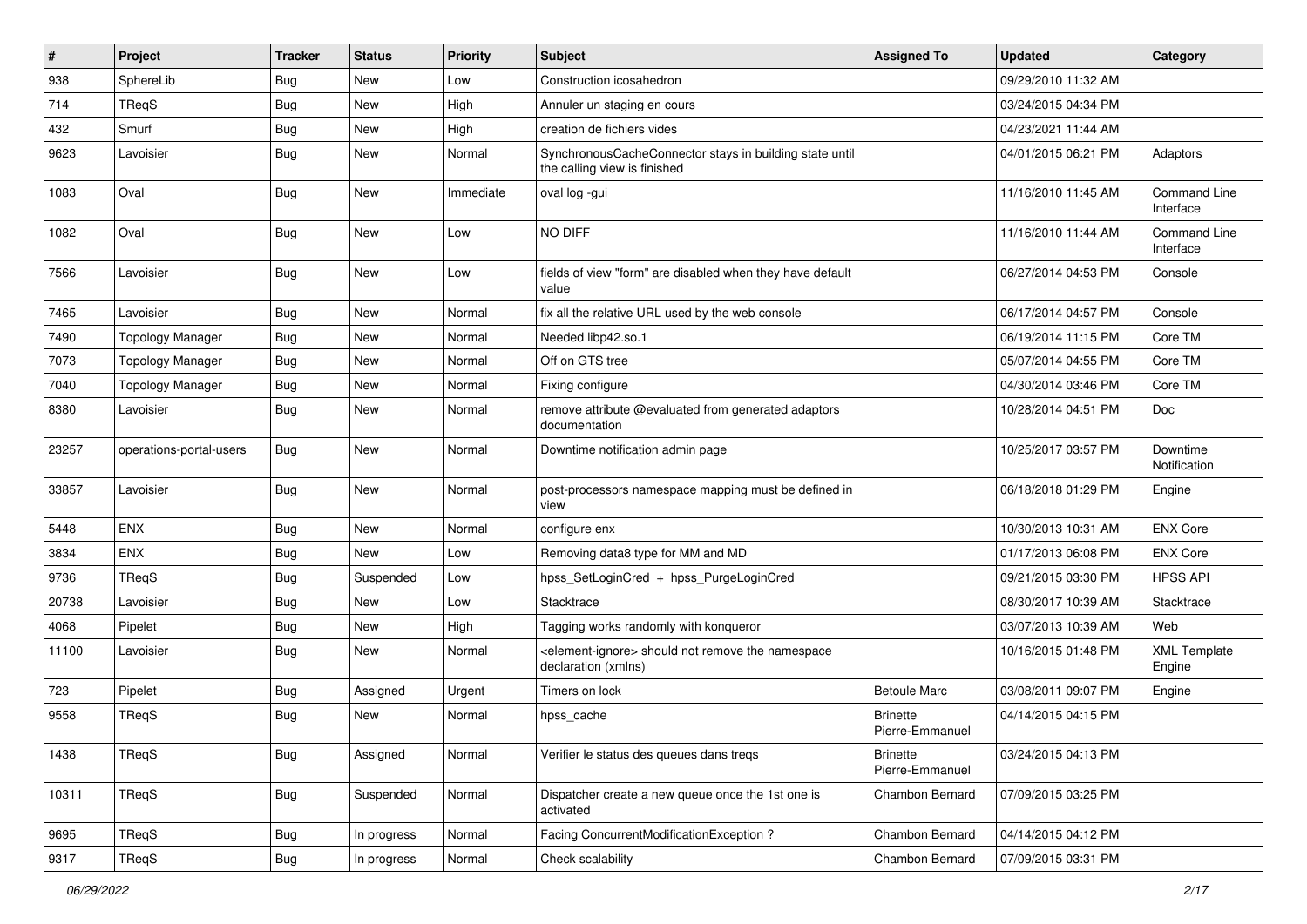| #     | Project                 | <b>Tracker</b> | <b>Status</b> | Priority | Subject                                                                      | <b>Assigned To</b>     | <b>Updated</b>      | Category                        |
|-------|-------------------------|----------------|---------------|----------|------------------------------------------------------------------------------|------------------------|---------------------|---------------------------------|
| 9316  | TReqS                   | <b>Bug</b>     | In progress   | Normal   | Check stability                                                              | Chambon Bernard        | 07/09/2015 03:31 PM |                                 |
| 905   | Oval                    | <b>Bug</b>     | <b>New</b>    | Urgent   | Use of parenthesis in diffline regular expression                            | <b>Chamont David</b>   | 09/14/2010 06:17 PM | Diff command                    |
| 32    | Oval                    | <b>Bug</b>     | New           | Normal   | Write a more detailed configuration doc                                      | <b>Chamont David</b>   | 02/16/2009 07:18 PM | Documentation                   |
| 26    | Oval                    | <b>Bug</b>     | New           | Low      | Commands options not well propagated, when declared<br>within an OvalFile    | <b>Chamont David</b>   | 02/16/2009 06:50 PM | Implementation                  |
| 25    | Oval                    | <b>Bug</b>     | <b>New</b>    | Low      | Temporary files after a crash                                                | <b>Chamont David</b>   | 02/16/2009 06:46 PM | Implementation                  |
| 22    | Oval                    | <b>Bug</b>     | New           | Low      | Deliver messages when ISA fails                                              | <b>Chamont David</b>   | 02/16/2009 06:22 PM | Implementation                  |
| 28    | Oval                    | <b>Bug</b>     | <b>New</b>    | Low      | "oval validate" should remove differences in "oval log"                      | <b>Chamont David</b>   | 12/08/2010 09:47 PM | Other                           |
| 21    | Oval                    | <b>Bug</b>     | New           | Normal   | What happens when a subdirectory is reused in several<br>environments?       | <b>Chamont David</b>   | 02/16/2009 07:00 PM | OvalFile                        |
| 172   | Oval                    | <b>Bug</b>     | <b>New</b>    | Urgent   | Automatic variables                                                          | <b>Chamont David</b>   | 10/02/2009 02:24 PM | Run command                     |
| 27    | Oval                    | Bug            | New           | Low      | Some commands should not require a current valid<br>directory                | <b>Chamont David</b>   | 02/16/2009 06:51 PM | Site Customization<br>& Flavors |
| 12993 | ENX                     | <b>Bug</b>     | <b>New</b>    | Normal   | init.enx                                                                     | Dosme Nicolas          | 03/30/2016 02:37 PM | <b>ENX Core</b>                 |
| 5462  | <b>DCOD</b>             | <b>Bug</b>     | Feedback      | Low      | Cleaning tags                                                                | Grave Xavier           | 01/25/2018 09:25 AM |                                 |
| 5780  | <b>Topology Manager</b> | <b>Bug</b>     | Feedback      | Normal   | reopening shared file                                                        | Grave Xavier           | 01/25/2018 09:18 AM | Core TM                         |
| 17192 | LC <sub>2</sub>         | <b>Bug</b>     | Assigned      | Normal   | The channel 1 is wrongly displayed as 0 even if correctly<br>used            | Lafage Vincent         | 03/16/2017 05:18 PM |                                 |
| 13261 | C3F2                    | Bug            | Assigned      | Normal   | Read double directly as binary format with PQexecParams<br>or PQexecPrepared | Lafage Vincent         | 05/02/2016 09:55 AM |                                 |
| 13260 | C3F2                    | <b>Bug</b>     | Assigned      | Normal   | Better protection from code injection with PQescape                          | Lafage Vincent         | 05/02/2016 09:56 AM |                                 |
| 3154  | C3F2                    | <b>Bug</b>     | Assigned      | High     | Uniformisation of range and color                                            | Lafage Vincent         | 03/25/2016 01:06 AM |                                 |
| 2373  | LC <sub>2</sub>         | <b>Bug</b>     | Assigned      | Low      | Test of responsivity                                                         | Lafage Vincent         | 12/20/2011 03:50 PM |                                 |
| 1253  | LC <sub>2</sub>         | <b>Bug</b>     | Assigned      | Low      | use / harden checks of getline                                               | Lafage Vincent         | 01/17/2011 01:32 PM |                                 |
| 1252  | LC <sub>2</sub>         | <b>Bug</b>     | Assigned      | Low      | What is the proper Parsing Algorithm?                                        | Lafage Vincent         | 01/17/2011 11:34 AM |                                 |
| 1235  | LC <sub>2</sub>         | <b>Bug</b>     | Assigned      | Low      | shared-lib-calls-exit                                                        | Lafage Vincent         | 01/13/2011 12:16 AM |                                 |
| 7706  | <b>AGATA</b>            | <b>Bug</b>     | New           | Normal   | update IRC services                                                          | Legay Eric             | 07/10/2014 12:35 PM |                                 |
| 7644  | <b>Topology Manager</b> | <b>Bug</b>     | Suspended     | Urgent   | Compilation problem im main branch feature-qui                               | Legay Eric             | 07/04/2014 02:27 PM | Core TM                         |
| 7046  | <b>Topology Manager</b> | Bug            | <b>New</b>    | Normal   | password hardcoded                                                           | Legay Eric             | 05/06/2014 09:54 AM | Core TM                         |
| 113   | ENX                     | Bug            | Feedback      | High     | remove reference to T_Result constants                                       | Legay Eric             | 05/16/2011 01:26 PM | Driver Generator                |
| 5447  | <b>ENX</b>              | <b>Bug</b>     | New           | Low      | make distclean - DCOD                                                        | Legay Eric             | 11/13/2013 04:05 PM | <b>ENX Core</b>                 |
| 5144  | ENX                     | <b>Bug</b>     | Feedback      | Low      | $ENX + P42$ regression                                                       | Legay Eric             | 10/02/2013 11:09 AM | <b>ENX Core</b>                 |
| 7736  | <b>Topology Manager</b> | <b>Bug</b>     | New           | High     | Generate electronic config files without GTS                                 | Legay Eric             | 09/22/2014 05:12 PM | <b>GUI</b>                      |
| 13226 | <b>CLASS</b>            | <b>Bug</b>     | New           | Normal   | Typo in prompt                                                               | <b>LENIAU Baptiste</b> | 04/28/2016 01:44 AM |                                 |
| 5477  | Lavoisier               | Bug            | Assigned      | Normal   | problem avec HTMLSerializer                                                  | Lequeux Olivier        | 11/15/2013 11:25 AM | Adaptors                        |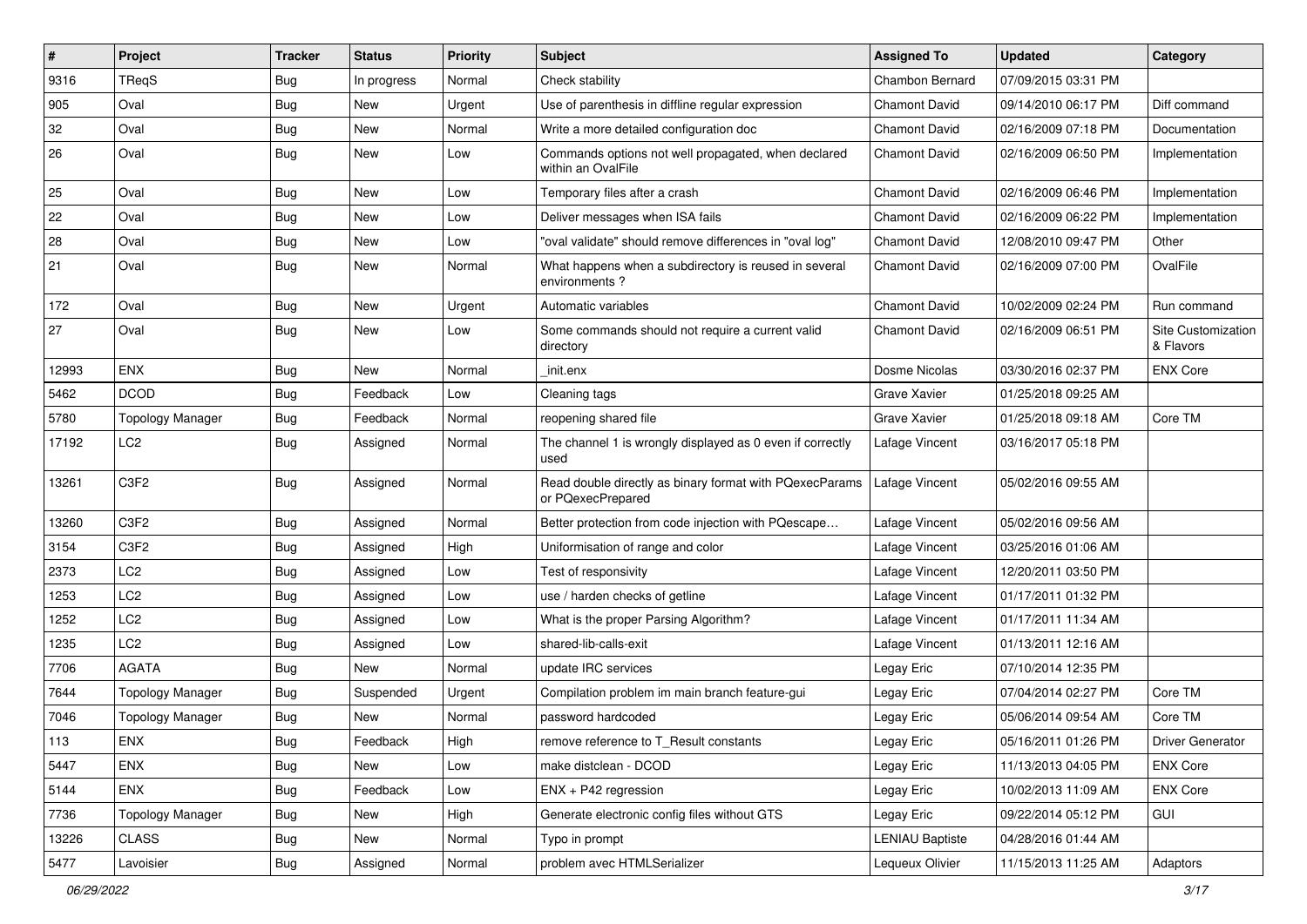| $\vert$ # | Project                              | <b>Tracker</b> | <b>Status</b> | <b>Priority</b> | <b>Subject</b>                                                                                                            | <b>Assigned To</b>       | <b>Updated</b>      | Category                      |
|-----------|--------------------------------------|----------------|---------------|-----------------|---------------------------------------------------------------------------------------------------------------------------|--------------------------|---------------------|-------------------------------|
| 9784      | <b>CLASS</b>                         | <b>Bug</b>     | In progress   | Normal          | Wrong diagnosis                                                                                                           | <b>MOUGINOT Baptiste</b> | 05/05/2015 02:21 PM |                               |
| 4184      | <b>ENX</b>                           | <b>Bug</b>     | Feedback      | Normal          | fonctionnement ENX linux 64 bits avec gnat_pro-7.1.1                                                                      | Peyré Jean               | 06/11/2013 09:11 PM | <b>Drivers</b>                |
| 5795      | Electronic Control and<br>Monitoring | <b>Bug</b>     | Feedback      | Normal          | Time out digitizer sever                                                                                                  | Pietri Stephane          | 01/13/2014 10:32 AM |                               |
| 351       | RIsngCons                            | <b>Bug</b>     | <b>New</b>    | Urgent          | Refresh only on action                                                                                                    | <b>Puel Mattieu</b>      | 04/08/2016 04:07 PM |                               |
| 5759      | Electronic Control and<br>Monitoring | <b>Bug</b>     | Feedback      | Normal          | bug checknarvalnodes 1                                                                                                    | Ralet Damian             | 01/17/2014 10:54 AM |                               |
| 29154     | Lavoisier                            | <b>Bug</b>     | New           | Normal          | wrong context when mixing <element-create-as-parent><br/>and <element-create></element-create></element-create-as-parent> | Reynaud Sylvain          | 03/06/2018 11:09 AM | <b>XML Template</b><br>Engine |
| 27459     | Lavoisier                            | <b>Bug</b>     | <b>New</b>    | Normal          | namespace disappear when root node is renamed                                                                             | Reynaud Sylvain          | 01/31/2018 02:44 PM | <b>XML Template</b><br>Engine |
| 26766     | Lavoisier                            | <b>Bug</b>     | New           | Low             | prefix-namespace mapping is moved to the wrong node                                                                       | Reynaud Sylvain          | 01/03/2018 05:32 PM | <b>XML Template</b><br>Engine |
| 44518     | IN2P3-Forge                          | <b>Bug</b>     | In progress   | High            | find-user dialog much slower since migration                                                                              | ROUET Jean-René          | 05/05/2021 02:28 PM |                               |
| 3673      | Smurf                                | <b>Bug</b>     | Feedback      | Low             | gestion des options de smupdate                                                                                           | Wernli Fabien            | 02/04/2013 11:13 AM |                               |
| 47957     | LabInvent                            | Feature        | New           | Normal          | *** F - ENTITY - Les GROUPES (de User ou Materiel) :<br>Thématique, Métier, Projet, Site (+ Pole ou Service ?)            |                          | 12/13/2021 11:12 AM |                               |
| 47951     | LabInvent                            | Feature        | <b>New</b>    | Normal          | *** F - Etiquettes & Imprimantes                                                                                          |                          | 11/30/2021 01:42 PM |                               |
| 47932     | LabInvent                            | Feature        | New           | Normal          | *** F - DOC (documentation)                                                                                               |                          | 11/30/2021 01:10 PM |                               |
| 47921     | LabInvent                            | Feature        | New           | Immediate       | *** F - Framework CakePhp                                                                                                 |                          | 12/02/2021 04:45 PM |                               |
| 47895     | LabInvent                            | Feature        | New           | Normal          | *** F - ENTITY - Documents attachés (à Materiel ou Suivi)                                                                 |                          | 12/13/2021 11:09 AM |                               |
| 47875     | LabInvent                            | Feature        | New           | Urgent          | *** F - ENTITY GÉNÉRIQUE - Actions & Vues génériques<br>(& Refactorisation)                                               |                          | 12/01/2021 11:21 AM |                               |
| 47869     | LabInvent                            | Feature        | New           | Normal          | *** F - Tests                                                                                                             |                          | 12/06/2021 02:28 PM |                               |
| 47866     | LabInvent                            | Feature        | New           | Urgent          | *** F - Installation                                                                                                      |                          | 12/13/2021 11:08 AM |                               |
| 47865     | LabInvent                            | Feature        | New           | Normal          | *** F - Configuration générale                                                                                            |                          | 12/13/2021 11:06 AM |                               |
| 47864     | LabInvent                            | Feature        | New           | Normal          | *** F - ENTITY - Autres                                                                                                   |                          | 11/30/2021 12:57 PM |                               |
| 47863     | LabInvent                            | Feature        | New           | High            | *** F - ENTITY - Users                                                                                                    |                          | 11/30/2021 03:43 PM |                               |
| 47862     | LabInvent                            | Feature        | New           | Normal          | *** F - ENTITY - Prets (de Materiel)                                                                                      |                          | 12/13/2021 11:10 AM |                               |
| 47861     | LabInvent                            | Feature        | New           | Urgent          | *** F - ENTITY - Suivis (de Materiel ou User)                                                                             |                          | 12/13/2021 11:10 AM |                               |
| 47860     | LabInvent                            | Feature        | New           | Immediate       | *** F - ENTITY - Materiels                                                                                                |                          | 01/19/2022 03:51 PM |                               |
| 45485     | PyROS                                | Feature        | New           | High            | **** D0 - GENERAL, ADMINISTRATIVE & TECHNICAL                                                                             |                          | 03/16/2022 04:53 PM |                               |
| 45484     | PyROS                                | Feature        | New           | Normal          | **** D5 - Images management (L1-L2)                                                                                       |                          | 02/02/2022 02:36 PM |                               |
| 45483     | PyROS                                | Feature        | New           | High            | **** D4 - Images production (L0)                                                                                          |                          | 03/16/2022 07:28 AM |                               |
| 45482     | PyROS                                | Feature        | New           | High            | **** D3 - Sequences submission & plannig                                                                                  |                          | 02/22/2022 03:01 PM |                               |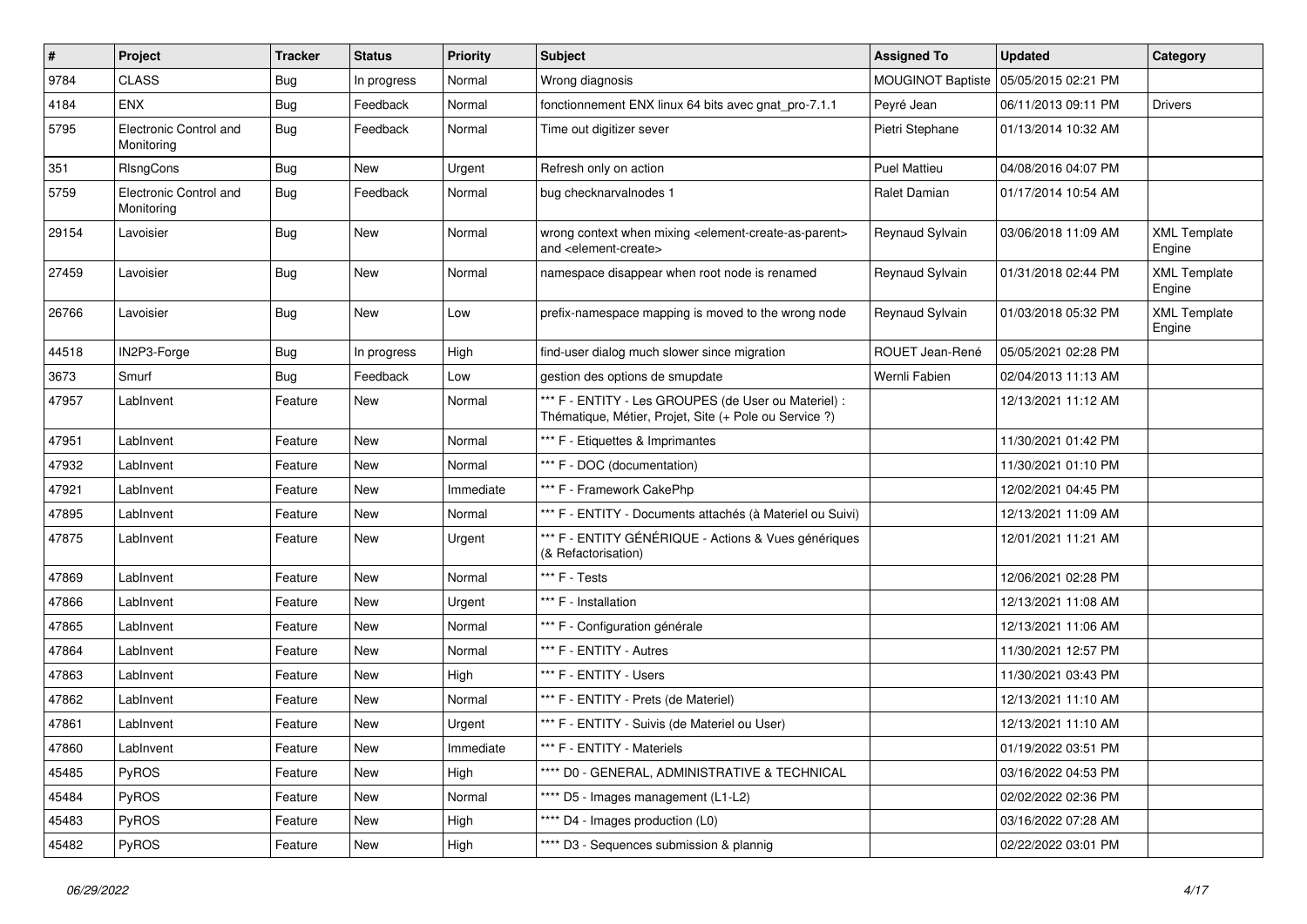| $\vert$ # | Project   | <b>Tracker</b> | <b>Status</b> | <b>Priority</b> | <b>Subject</b>                                                                                                                           | <b>Assigned To</b> | <b>Updated</b>      | Category |
|-----------|-----------|----------------|---------------|-----------------|------------------------------------------------------------------------------------------------------------------------------------------|--------------------|---------------------|----------|
| 45481     | PyROS     | Feature        | New           | Normal          | **** D2 - Users & Programs                                                                                                               |                    | 03/29/2022 09:17 AM |          |
| 45480     | PyROS     | Feature        | <b>New</b>    | High            | **** D1 - System Security & Control                                                                                                      |                    | 06/29/2022 07:39 AM |          |
| 44721     | PyROS     | Feature        | <b>New</b>    | Normal          | *** GF4 - QUAL - Quality & Tests - High level tests<br>(integration & functional), plan tests, validation des<br>exigences (qualif)      |                    | 03/16/2022 04:55 PM |          |
| 44661     | PyROS     | Feature        | <b>New</b>    | Normal          | *** SF13 - IAF - Images Fetching (quicklook & download)                                                                                  |                    | 03/15/2022 04:49 PM |          |
| 44659     | PyROS     | Feature        | New           | Normal          | *** GF3 - INFRA - Hardware, Operating System, Network,<br>Security & Safety                                                              |                    | 03/16/2022 04:51 PM |          |
| 44658     | PyROS     | Feature        | New           | High            | *** SF15 - SST - START&STOP - System Startup (launch),<br>monitoring, and Shutdown                                                       |                    | 06/28/2022 10:06 PM |          |
| 44584     | PyROS     | Feature        | <b>New</b>    | Normal          | *** SF10 - CAL - Calibration (Dark/Bias/Flat)                                                                                            |                    | 03/15/2022 04:48 PM |          |
| 44172     | PyROS     | Feature        | New           | High            | *** SF14 - OCF - Observatory Unit & Site Configuration                                                                                   |                    | 01/29/2022 01:24 AM |          |
| 44165     | PyROS     | Feature        | New           | Normal          | *** SF16 - DSH - General monitoring: Dashboard<br>(website)                                                                              |                    | 06/29/2022 07:24 AM |          |
| 44164     | PyROS     | Feature        | New           | Normal          | *** SF12 - IAN - Images Analysis (Triton)                                                                                                |                    | 03/15/2022 04:48 PM |          |
| 44163     | PyROS     | Feature        | <b>New</b>    | Normal          | *** SF09 - CMC - Command Control - Telescope &<br>Instruments Control & Monitoring (DeviceController,<br>AgentDevice)                    |                    | 03/16/2022 07:28 AM |          |
| 44162     | PyROS     | Feature        | <b>New</b>    | High            | *** SF08 - EXE (SOX) - Observation Sequence (SO)<br>eXecution                                                                            |                    | 03/15/2022 04:46 PM |          |
| 44161     | PyROS     | Feature        | <b>New</b>    | High            | *** SF04 - SPV - System Coordination & Supervision :<br>Majordome (Conducting) (head)                                                    |                    | 06/29/2022 07:39 AM |          |
| 44160     | PyROS     | Feature        | New           | Normal          | *** SF07 - PLN - Observation Sequences Planning &<br>Scheduling                                                                          |                    | 03/15/2022 04:46 PM |          |
| 44159     | PyROS     | Feature        | <b>New</b>    | Normal          | *** SF03 - ENV - Environment Monitoring (int/ext,<br>observatory & weather)                                                              |                    | 05/05/2022 09:54 AM |          |
| 44158     | PyROS     | Feature        | <b>New</b>    | Normal          | *** SF06 - ALR - Alerts Management                                                                                                       |                    | 03/15/2022 04:46 PM |          |
| 44154     | PyROS     | Feature        | In progress   | Normal          | *** SF02 - SCP - Scientific Programs Management                                                                                          |                    | 03/29/2022 09:17 AM |          |
| 44151     | PyROS     | Feature        | New           | High            | *** GF1 - PROJ - Project management, documentation,<br>formation des utilisateurs, interfaces, plan de justification<br>de la définition |                    | 01/31/2022 11:32 AM |          |
| 44150     | PyROS     | Feature        | In progress   | Normal          | *** SF01 - USR - Users, Roles, and Authorizations<br>Management                                                                          |                    | 03/29/2022 09:14 AM |          |
| 44148     | PyROS     | Feature        | New           | High            | *** GF2 - INST - Config, Install, udpate, deploy (IRAP,<br>CNES, TAROT)                                                                  |                    | 03/16/2022 07:27 AM |          |
| 37910     | Lavoisier | Feature        | New           | High            | do not log AdaptorException when they are already sent to<br>the user                                                                    |                    | 07/25/2019 09:41 AM |          |
| 37461     | Lavoisier | Feature        | New           | Normal          | add support for jdk 11                                                                                                                   |                    | 04/25/2019 01:53 PM |          |
| 37409     | TReqS     | Feature        | New           | Normal          | Statistiques sur les queues dans les logs                                                                                                |                    | 04/11/2019 01:40 PM |          |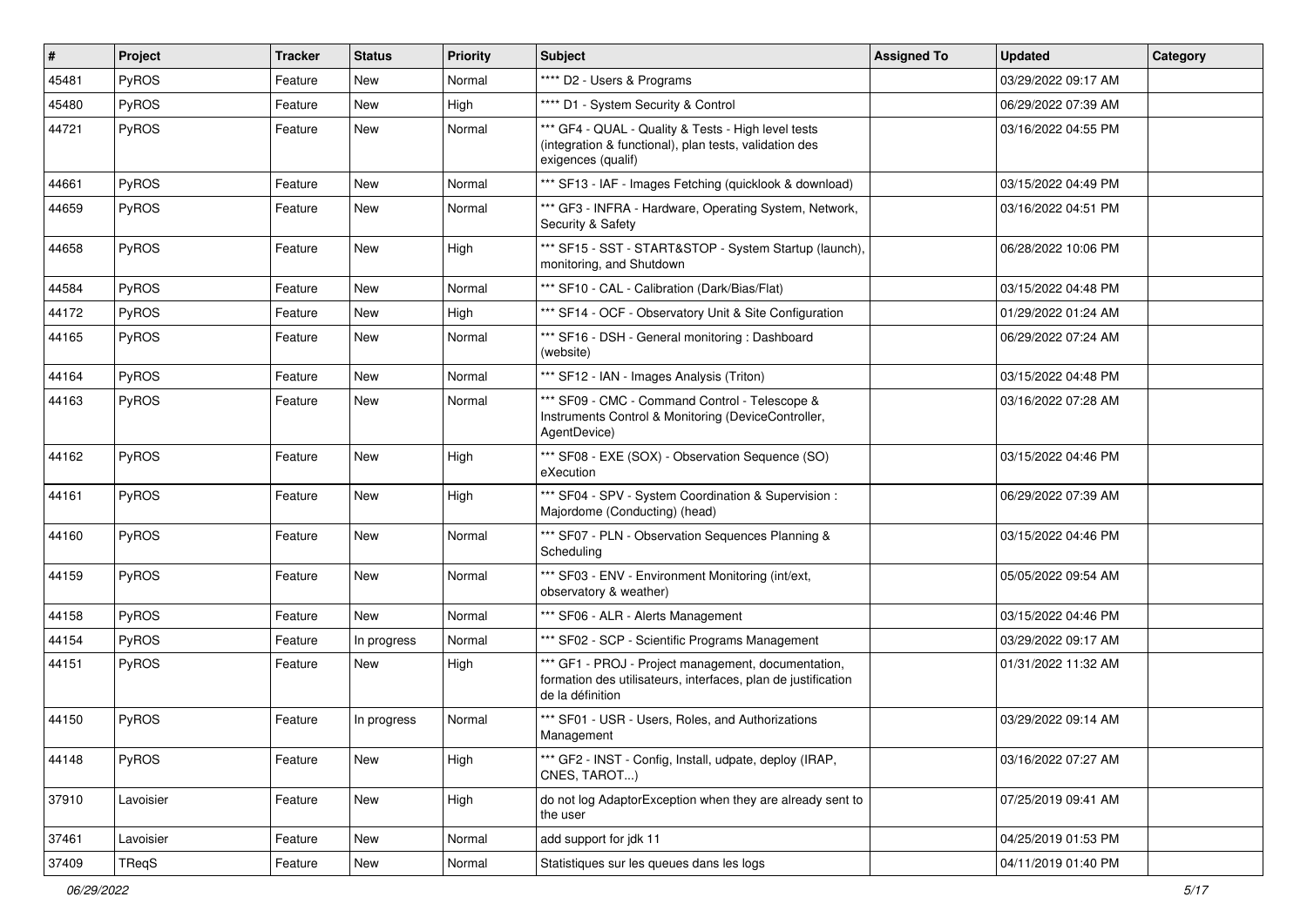| $\pmb{\#}$ | Project                              | <b>Tracker</b> | <b>Status</b> | <b>Priority</b> | <b>Subject</b>                                                   | <b>Assigned To</b> | <b>Updated</b>      | Category |
|------------|--------------------------------------|----------------|---------------|-----------------|------------------------------------------------------------------|--------------------|---------------------|----------|
| 34801      | Lavoisier                            | Feature        | New           | Normal          | add support for attribute @if in element view/variable           |                    | 07/31/2018 12:57 PM |          |
| 12976      | <b>PEM</b>                           | Feature        | <b>New</b>    | Low             | pem-sync co_pem                                                  |                    | 03/24/2016 05:00 PM |          |
| 12975      | <b>PEM</b>                           | Feature        | New           | Normal          | pem-sync co_pem                                                  |                    | 03/24/2016 04:54 PM |          |
| 12974      | <b>PEM</b>                           | Feature        | New           | Normal          | pem-sync cp_pem                                                  |                    | 03/24/2016 04:52 PM |          |
| 12961      | <b>PEM</b>                           | Feature        | New           | Normal          | PEM version                                                      |                    | 03/24/2016 09:03 AM |          |
| 11484      | Lavoisier                            | Feature        | New           | Low             | improve command "lavoisier-upgrade.sh"                           |                    | 04/10/2018 11:06 AM |          |
| 10871      | <b>CLASS</b>                         | Feature        | <b>New</b>    | Normal          | <b>Nominal Power</b>                                             |                    | 09/10/2015 05:27 PM |          |
| 10273      | <b>PEM</b>                           | Feature        | New           | Normal          | Easier configuration process                                     |                    | 07/01/2015 11:11 AM |          |
| 9799       | Lavoisier                            | Feature        | <b>New</b>    | Normal          | esxl function missing : add-duration                             |                    | 04/30/2015 11:00 AM |          |
| 9790       | <b>CLASS</b>                         | Feature        | New           | High            | neutron & y Spectrum calculation                                 |                    | 04/29/2015 12:15 PM |          |
| 9789       | <b>CLASS</b>                         | Feature        | <b>New</b>    | Normal          | Multi Stream in EQM                                              |                    | 04/29/2015 12:12 PM |          |
| 9788       | <b>CLASS</b>                         | Feature        | New           | Normal          | Multi Stream in FabricationPlant                                 |                    | 04/29/2015 12:10 PM |          |
| 9787       | <b>CLASS</b>                         | Feature        | New           | Normal          | Multi Stream in FabricationPlant/EQM                             |                    | 04/29/2015 12:10 PM |          |
| 9704       | Lavoisier                            | Feature        | New           | Normal          | add option --override to lavoisier-upgrade.sh                    |                    | 04/15/2015 10:07 AM |          |
| 9534       | Pipelet                              | Feature        | <b>New</b>    | Normal          | logging of stdout and stderr                                     |                    | 03/25/2015 02:31 PM |          |
| 8668       | <b>DCOD</b>                          | Feature        | New           | Normal          | filterdiff is missing                                            |                    | 12/05/2014 06:17 PM |          |
| 8667       | <b>DCOD</b>                          | Feature        | New           | Normal          | uuid missing                                                     |                    | 12/05/2014 06:14 PM |          |
| 8262       | Pipelet                              | Feature        | <b>New</b>    | Normal          | LocalRepository: recursive search of segment source<br>script    |                    | 10/19/2014 05:13 PM |          |
| 8132       | Lavoisier                            | Feature        | <b>New</b>    | Normal          | support attribute @first-child-attributes in <element></element> |                    | 09/30/2014 04:28 PM |          |
| 7811       | Lavoisier                            | Feature        | New           | Normal          | support server-side argument validation with XPath               |                    | 07/30/2014 05:05 PM |          |
| 7460       | Lavoisier                            | Feature        | New           | High            | support HTTP proxy                                               |                    | 02/17/2015 01:04 PM |          |
| 7037       | <b>Topology Manager</b>              | Feature        | <b>New</b>    | Normal          | Configuration file for TM                                        |                    | 04/30/2014 03:11 PM |          |
| 6748       | <b>CLASS</b>                         | Feature        | New           | Normal          | Charger un parc présimulé à partir du .root                      |                    | 04/03/2014 11:36 AM |          |
| 5757       | <b>Topology Manager</b>              | Feature        | New           | Low             | Topology manager- error detection in mezzanine                   |                    | 01/07/2014 01:29 PM |          |
| 5751       | Electronic Control and<br>Monitoring | Feature        | <b>New</b>    | Low             | buildcfg with some error message                                 |                    | 01/06/2014 05:43 PM |          |
| 5729       | <b>Topology Manager</b>              | Feature        | <b>New</b>    | Low             | Title in firefox                                                 |                    | 01/03/2014 06:58 PM |          |
| 5726       | <b>Topology Manager</b>              | Feature        | New           | Normal          | Display                                                          |                    | 01/06/2014 09:21 AM |          |
| 5503       | <b>DCOD</b>                          | Feature        | New           | Low             | test ada 2012 in ./configure                                     |                    | 11/13/2013 04:54 PM |          |
| 5377       | <b>CLASS</b>                         | Feature        | New           | Low             | enrichment factory                                               |                    | 10/21/2013 03:15 PM |          |
| 5376       | <b>CLASS</b>                         | Feature        | New           | Low             | Reactor batch creation                                           |                    | 10/21/2013 03:14 PM |          |
| 5350       | <b>CLASS</b>                         | Feature        | New           | Low             | Set some quality criteria on Pu when building a MOX fuel         |                    | 10/22/2013 11:50 AM |          |
| 5329       | CLASS                                | Feature        | New           | Low             | Power density                                                    |                    | 10/14/2013 05:58 PM |          |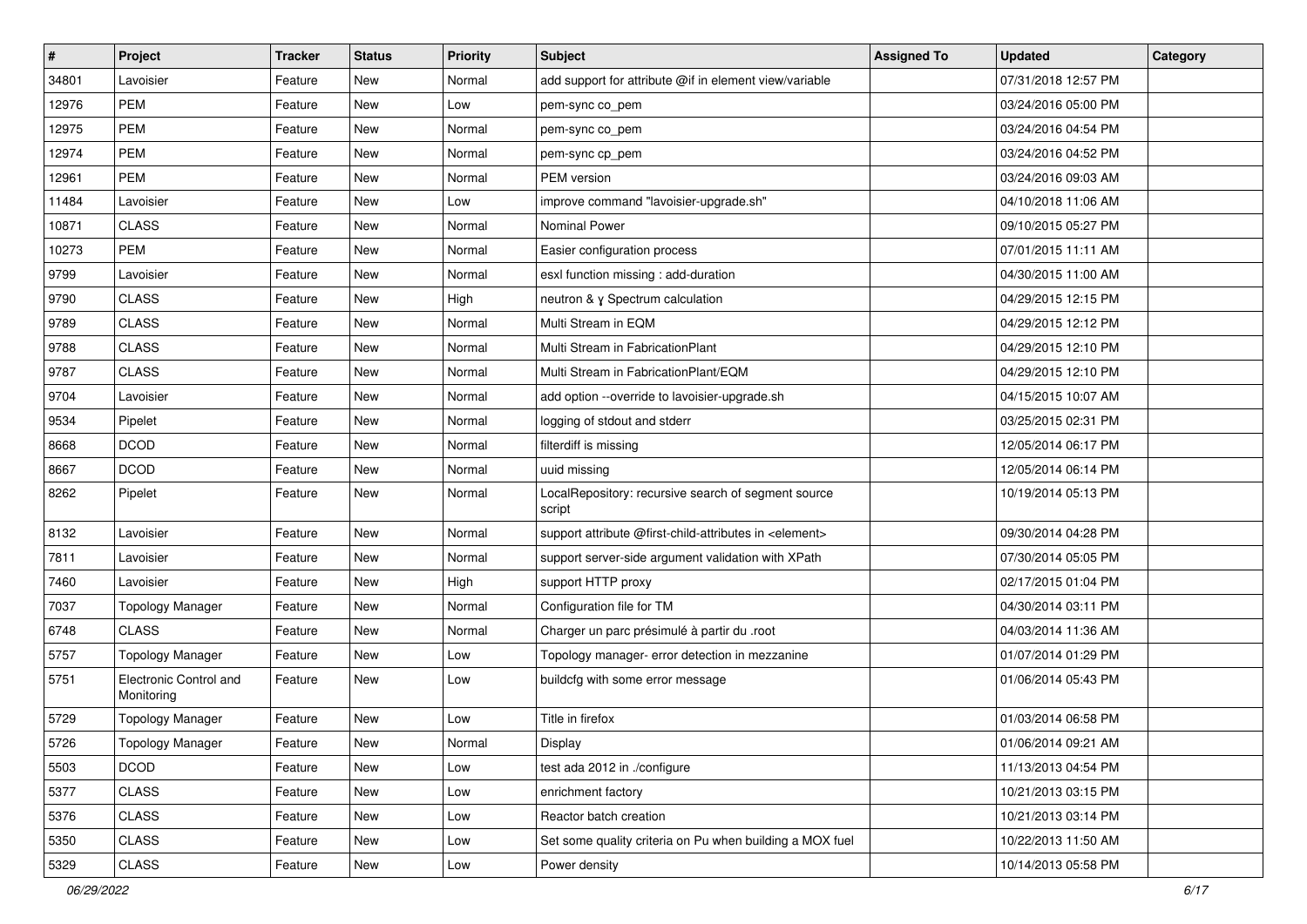| $\sharp$ | Project          | Tracker | <b>Status</b> | <b>Priority</b> | Subject                                                                         | <b>Assigned To</b> | <b>Updated</b>      | Category |
|----------|------------------|---------|---------------|-----------------|---------------------------------------------------------------------------------|--------------------|---------------------|----------|
| 3992     | Pipelet          | Feature | New           | Low             | directory in data with specific color                                           |                    | 02/20/2013 05:19 PM |          |
| 3039     | APCScheduler     | Feature | <b>New</b>    | Normal          | création de tarball sans exécutable                                             |                    | 07/31/2012 06:11 PM |          |
| 3022     | <b>AGATA DAO</b> | Feature | New           | Low             | [ELOG] change the "From"                                                        |                    | 07/26/2012 10:18 AM |          |
| 2112     | LC <sub>2</sub>  | Feature | New           | Low             | Rorc lib                                                                        |                    | 04/08/2013 06:11 PM |          |
| 2076     | LC <sub>2</sub>  | Feature | <b>New</b>    | Low             | Finer grained report for boot Crocus script                                     |                    | 10/11/2011 02:18 PM |          |
| 959      | SphereLib        | Feature | <b>New</b>    | Low             | intégrer ginp                                                                   |                    | 10/06/2010 11:30 AM |          |
| 890      | SphereLib        | Feature | <b>New</b>    | Low             | spline with order $!= 3$                                                        |                    | 09/06/2010 03:08 PM |          |
| 755      | SphereLib        | Feature | New           | Normal          | Parallélisation de cat2mask                                                     |                    | 06/14/2010 04:34 PM |          |
| 754      | SphereLib        | Feature | New           | Normal          | Parallélisation de la routine apodize_mask                                      |                    | 06/14/2010 04:33 PM |          |
| 631      | ftsmonitor       | Feature | <b>New</b>    | Low             | History of a DN access                                                          |                    | 10/22/2010 10:10 AM |          |
| 597      | Oval             | Feature | New           | Normal          | YAML comme langage de configuration?                                            |                    | 05/11/2010 01:36 PM |          |
| 520      | TReqS            | Feature | New           | Normal          | Communication entre Serveur et Client sans Base de<br>données                   |                    | 03/24/2015 04:37 PM |          |
| 517      | TReqS            | Feature | New           | Normal          | Outils d'administation pour Treqs                                               |                    | 03/24/2015 04:29 PM |          |
| 516      | TReqS            | Feature | New           | Normal          | Désactiver des queues                                                           |                    | 03/24/2015 04:24 PM |          |
| 500      | TReqS            | Feature | New           | Low             | Injecter les information d'opération vers COLLOS                                |                    | 03/24/2015 04:29 PM |          |
| 425      | TReqS            | Feature | New           | Low             | Durée de vie des métadata                                                       |                    | 03/24/2015 04:30 PM |          |
| 423      | TReqS            | Feature | <b>New</b>    | High            | Écrire une toolbox pour administration                                          |                    | 03/24/2015 04:40 PM |          |
| 416      | TReqS            | Feature | In progress   | Normal          | État drainé pour TReqS                                                          |                    | 03/24/2015 04:04 PM |          |
| 388      | TReqS            | Feature | <b>New</b>    | High            | Possibilités d'interactions avec le serveur TReqS                               |                    | 03/24/2015 04:06 PM |          |
| 202      | Smurf            | Feature | New           | Low             | Smurf::DB::Getopt add fping to smelect                                          |                    | 10/21/2009 04:46 PM |          |
| 93       | RIsngCons        | Feature | New           | Low             | Touche pour forcer le renouvellement de cache                                   |                    | 03/31/2009 10:16 AM |          |
| 87       | RIsngCons        | Feature | <b>New</b>    | Low             | Limiter la taille du cache                                                      |                    | 03/30/2009 03:32 PM |          |
| 86       | RIsngCons        | Feature | New           | Low             | Tris dynamiques                                                                 |                    | 03/30/2009 03:31 PM |          |
| 11915    | Lavoisier        | Feature | New           | Normal          | change the parameters of plugin ChartRenderer                                   |                    | 02/05/2016 12:25 PM | Adaptors |
| 10315    | Lavoisier        | Feature | New           | Normal          | Index size of IndexedFileCache plugin is limited by the<br>max number of inodes |                    | 07/07/2015 10:12 AM | Adaptors |
| 9778     | Lavoisier        | Feature | New           | Normal          | support cookies in HTTPConnector                                                |                    | 04/28/2015 01:39 PM | Adaptors |
| 9607     | Lavoisier        | Feature | New           | Normal          | Add SAML 2.0 support in Lavoisier                                               |                    | 04/01/2015 11:32 AM | Adaptors |
| 9560     | Lavoisier        | Feature | New           | Normal          | SurroundSerializer should ignore header lines (starting<br>with $<$ ?)          |                    | 03/30/2015 10:17 AM | Adaptors |
| 9559     | Lavoisier        | Feature | New           | Normal          | develop a TextRenderer plugin                                                   |                    | 03/30/2015 10:15 AM | Adaptors |
| 9467     | Lavoisier        | Feature | New           | Normal          | improve flexibility of JSONRenderer                                             |                    | 03/16/2015 01:54 PM | Adaptors |
| 8260     | Lavoisier        | Feature | New           | Normal          | develop plugin ElementProcessor                                                 |                    | 10/17/2014 07:10 PM | Adaptors |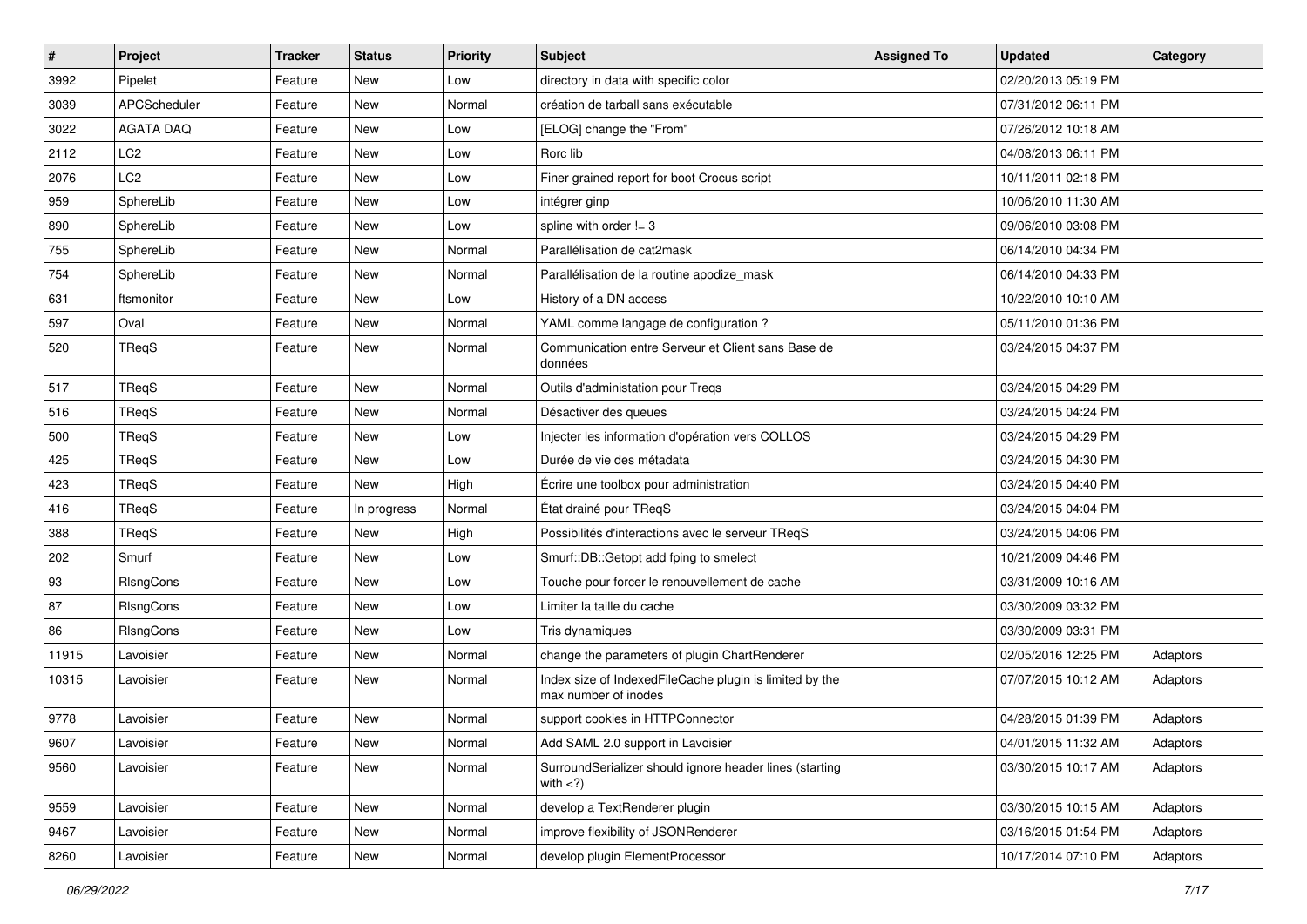| $\pmb{\#}$ | Project                 | <b>Tracker</b> | <b>Status</b> | <b>Priority</b> | <b>Subject</b>                                                                                    | <b>Assigned To</b> | <b>Updated</b>      | Category     |
|------------|-------------------------|----------------|---------------|-----------------|---------------------------------------------------------------------------------------------------|--------------------|---------------------|--------------|
| 8259       | Lavoisier               | Feature        | New           | Normal          | support parameter "renderer" in ZipRenderer and<br>GZipRenderer                                   |                    | 10/17/2014 07:08 PM | Adaptors     |
| 8240       | Lavoisier               | Feature        | New           | Normal          | LDAPConnector/LDIFSerializer should generate data in<br><b>DSML</b> format                        |                    | 10/15/2014 06:02 PM | Adaptors     |
| 7649       | Lavoisier               | Feature        | New           | Normal          | develop a XMLTemplateProcessor plugin                                                             |                    | 07/04/2014 05:52 PM | Adaptors     |
| 6687       | Lavoisier               | Feature        | New           | Low             | develop a CronTrigger                                                                             |                    | 03/27/2014 04:36 PM | Adaptors     |
| 6360       | Lavoisier               | Feature        | New           | Low             | develop a EntriesProcessor (or a EntriesRenderer)                                                 |                    | 03/05/2014 03:22 PM | Adaptors     |
| 5009       | Lavoisier               | Feature        | New           | Low             | <b>ICalRenderer</b>                                                                               |                    | 01/21/2014 06:02 PM | Adaptors     |
| 5008       | Lavoisier               | Feature        | New           | Low             | <b>ICalSerializer</b>                                                                             |                    | 01/21/2014 06:01 PM | Adaptors     |
| 4934       | Lavoisier               | Feature        | New           | Low             | implement some additional cache adaptors                                                          |                    | 02/07/2014 04:59 PM | Adaptors     |
| 4906       | Lavoisier               | Feature        | New           | Low             | XPath2SQLTemplate: add support for SQL functions                                                  |                    | 03/24/2014 10:26 AM | Adaptors     |
| 4905       | Lavoisier               | Feature        | New           | Low             | XPath2SQLTemplate : add support for XPath functions                                               |                    | 03/24/2014 10:26 AM | Adaptors     |
| 4904       | Lavoisier               | Feature        | New           | Low             | XPath2SQLTemplate : add support for ORDER BY                                                      |                    | 03/24/2014 10:26 AM | Adaptors     |
| 4871       | Lavoisier               | Feature        | New           | Low             | ExcelSerializer                                                                                   |                    | 03/24/2014 10:26 AM | Adaptors     |
| 4870       | Lavoisier               | Feature        | New           | Low             | BinarySerializer                                                                                  |                    | 03/24/2014 10:26 AM | Adaptors     |
| 4867       | Lavoisier               | Feature        | New           | Low             | ScalaProcessor                                                                                    |                    | 03/24/2014 10:26 AM | Adaptors     |
| 4866       | Lavoisier               | Feature        | New           | Low             | <b>XQueryConnector</b>                                                                            |                    | 03/24/2014 10:26 AM | Adaptors     |
| 4865       | Lavoisier               | Feature        | New           | Low             | support remote connection in JMXConnector                                                         |                    | 03/24/2014 10:26 AM | Adaptors     |
| 4863       | Lavoisier               | Feature        | New           | Low             | YAMLRenderer                                                                                      |                    | 03/24/2014 10:26 AM | Adaptors     |
| 9496       | Lavoisier               | Feature        | New           | High            | upgrade to more recent version of JSW                                                             |                    | 03/18/2015 06:34 PM | <b>Build</b> |
| 9622       | Lavoisier               | Feature        | New           | Normal          | add links to fallback views into view "dependencies"                                              |                    | 04/01/2015 06:19 PM | Console      |
| 9086       | Lavoisier               | Feature        | New           | High            | enable refreshing all notifiable caches with one single click                                     |                    | 02/09/2015 12:37 PM | Console      |
| 7464       | Lavoisier               | Feature        | New           | Normal          | replace XSL with HTML template in web console                                                     |                    | 06/17/2014 04:55 PM | Console      |
| 7325       | Lavoisier               | Feature        | New           | Normal          | support filtering dependencies graph by categories                                                |                    | 06/04/2014 05:14 PM | Console      |
| 35044      | operations-portal-users | Feature        | <b>New</b>    | Normal          | New ROD dashboard                                                                                 |                    | 09/20/2018 10:42 AM | Dashboard    |
| 8645       | ROD-DASHBOARD           | Feature        | In progress   | Normal          | ROD dashboard: only verify when closing ticket                                                    |                    | 04/21/2021 12:52 PM | Dashboard    |
| 30741      | Lavoisier               | Feature        | New           | Low             | add research button on web site                                                                   |                    | 04/04/2018 10:53 AM | Doc          |
| 30735      | Lavoisier               | Feature        | New           | Low             | write documentation about the admin web console                                                   |                    | 04/04/2018 10:52 AM | Doc          |
| 5527       | ENX                     | Feature        | New           | Low             | Named register list                                                                               |                    | 11/18/2013 05:30 PM | Drivers      |
| 33350      | Lavoisier               | Feature        | New           | Low             | add a XPath function multireplace()                                                               |                    | 05/31/2018 03:49 PM | Engine       |
| 27576      | Lavoisier               | Feature        | New           | Normal          | add a parameter "priority" on WhenCreatedTrigger                                                  |                    | 02/02/2018 03:18 PM | Engine       |
| 27570      | Lavoisier               | Feature        | New           | Normal          | Notified Trigger should bypass attribute @ignore-during                                           |                    | 02/02/2018 03:05 PM | Engine       |
| 9624       | Lavoisier               | Feature        | New           | Normal          | when cache is empty and being built, user queries should<br>be waiting for it rather than failing |                    | 04/01/2015 06:30 PM | Engine       |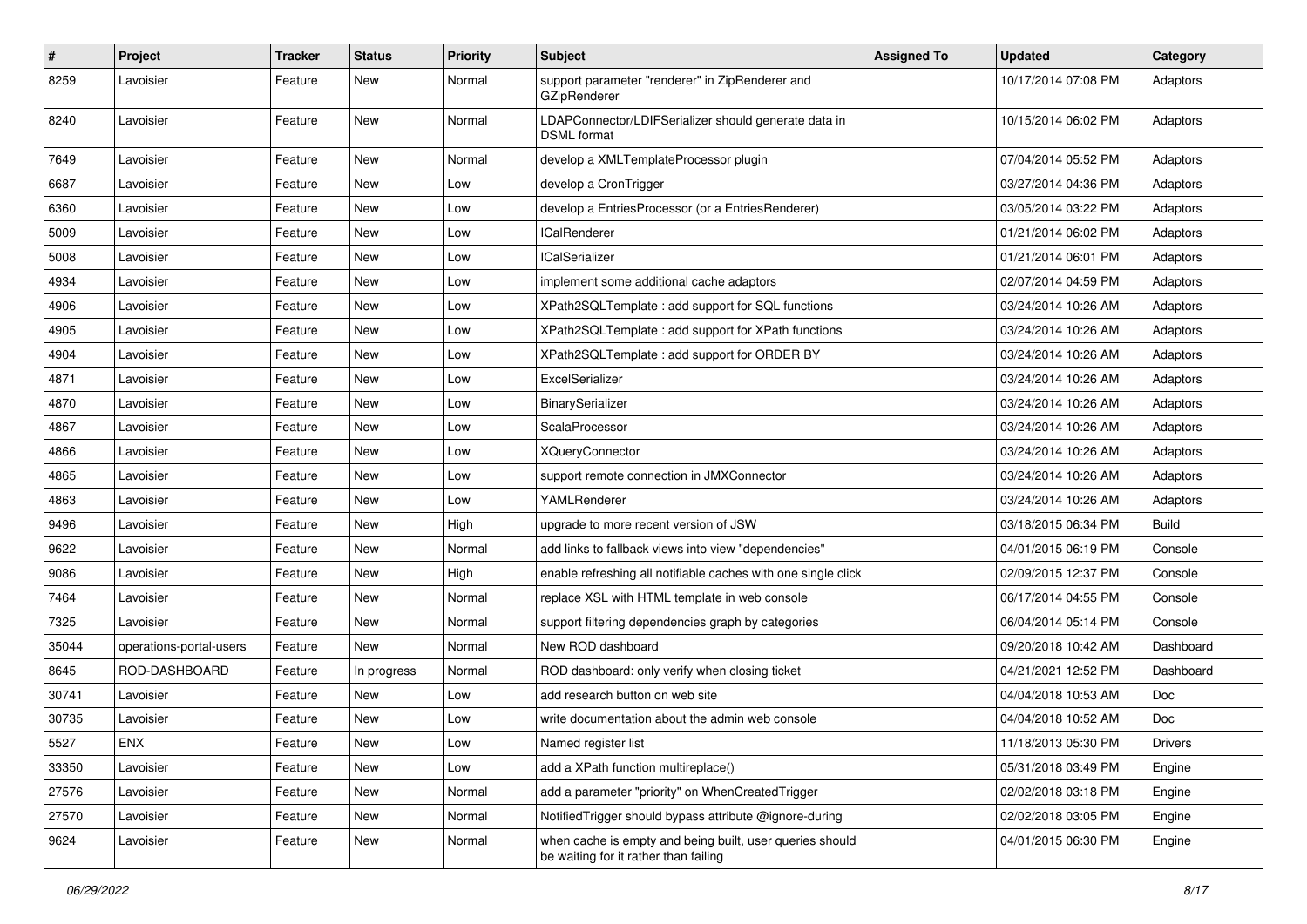| $\vert$ # | Project                 | <b>Tracker</b> | <b>Status</b> | <b>Priority</b> | Subject                                                                                                    | <b>Assigned To</b> | <b>Updated</b>      | Category                       |
|-----------|-------------------------|----------------|---------------|-----------------|------------------------------------------------------------------------------------------------------------|--------------------|---------------------|--------------------------------|
| 9606      | Lavoisier               | Feature        | New           | High            | add attribute @encoding to element <connector></connector>                                                 |                    | 03/31/2015 06:29 PM | Engine                         |
| 9564      | Lavoisier               | Feature        | New           | Normal          | reorganize <pre-renderer> section</pre-renderer>                                                           |                    | 03/30/2015 10:37 AM | Engine                         |
| 9562      | Lavoisier               | Feature        | New           | Normal          | re-implement <pre-renderers> in streaming mode</pre-renderers>                                             |                    | 03/30/2015 10:32 AM | Engine                         |
| 8405      | Lavoisier               | Feature        | New           | Normal          | implement XPath function choose not null(arg1, arg2)                                                       |                    | 10/30/2014 02:21 PM | Engine                         |
| 8404      | Lavoisier               | Feature        | New           | Normal          | support parameters in <pre-renderers></pre-renderers>                                                      |                    | 10/30/2014 11:03 AM | Engine                         |
| 8258      | Lavoisier               | Feature        | New           | Normal          | add attribute @default to <renderers></renderers>                                                          |                    | 10/17/2014 07:07 PM | Engine                         |
| 8241      | Lavoisier               | Feature        | New           | Normal          | improve dropdown list of view "form"                                                                       |                    | 10/15/2014 06:05 PM | Engine                         |
| 7619      | Lavoisier               | Feature        | New           | Normal          | replace @INCLUDES with #include in properties files                                                        |                    | 07/04/2014 11:17 AM | Engine                         |
| 7461      | Lavoisier               | Feature        | New           | High            | add XPath function url()                                                                                   |                    | 02/17/2015 01:04 PM | Engine                         |
| 6353      | Lavoisier               | Feature        | New           | Low             | support new parameter type "Language"                                                                      |                    | 03/24/2014 10:40 AM | Engine                         |
| 6325      | Lavoisier               | Feature        | New           | Low             | enable limiting the maximum output size                                                                    |                    | 03/24/2014 10:40 AM | Engine                         |
| 6303      | Lavoisier               | Feature        | New           | Low             | support attributes @package and @id on <config></config>                                                   |                    | 03/24/2014 10:31 AM | Engine                         |
| 6260      | Lavoisier               | Feature        | New           | Low             | support introspection of view-template                                                                     |                    | 03/24/2014 10:40 AM | Engine                         |
| 5558      | Lavoisier               | Feature        | New           | Low             | add XPath function build_xpath()                                                                           |                    | 11/29/2013 09:58 AM | Engine                         |
| 5090      | Lavoisier               | Feature        | New           | Low             | add new adaptor type : <writer></writer>                                                                   |                    | 03/24/2014 10:26 AM | Engine                         |
| 8693      | <b>ENX</b>              | Feature        | New           | Normal          | sauver log_level                                                                                           |                    | 12/09/2014 03:54 PM | <b>ENX Core</b>                |
| 4652      | <b>ENX</b>              | Feature        | New           | Low             | rename appenders.ad[sb]                                                                                    |                    | 06/13/2013 10:19 AM | <b>ENX Core</b>                |
| 2644      | <b>ENX</b>              | Feature        | New           | Low             | Que faire en cas de multiple connexion sans quit                                                           |                    | 01/22/2013 05:04 PM | <b>ENX Core</b>                |
| 659       | <b>ENX</b>              | Feature        | New           | Normal          | Gestion des arbres DOM                                                                                     |                    | 01/16/2013 11:33 AM | <b>ENX Core</b>                |
| 656       | <b>ENX</b>              | Feature        | New           | Low             | named register                                                                                             |                    | 01/30/2013 03:59 PM | <b>ENX Core</b>                |
| 42        | <b>ENX</b>              | Feature        | New           | Urgent          | Module ID Handler                                                                                          |                    | 06/05/2013 02:27 PM | <b>ENX Core</b>                |
| 7486      | <b>Topology Manager</b> | Feature        | New           | Normal          | Modification of information                                                                                |                    | 06/19/2014 02:41 PM | GUI                            |
| 7483      | <b>Topology Manager</b> | Feature        | New           | Normal          | Protect modification                                                                                       |                    | 06/19/2014 02:27 PM | GUI                            |
| 7463      | Lavoisier               | Feature        | New           | Normal          | add attribute tpl:url._                                                                                    |                    | 06/17/2014 04:54 PM | <b>HTML Template</b><br>Engine |
| 35045     | operations-portal-users | Feature        | New           | Normal          | Tasks for the release                                                                                      |                    | 09/20/2018 10:48 AM | Others                         |
| 32928     | Lavoisier               | Feature        | New           | Normal          | support enumeration in route properties                                                                    |                    | 05/18/2018 02:23 PM | Service                        |
| 26907     | Lavoisier               | Feature        | New           | Normal          | implement XPath function format-number()                                                                   |                    | 01/10/2018 03:18 PM | <b>XML Template</b><br>Engine  |
| 9563      | Lavoisier               | Feature        | New           | Normal          | support <elements-ignore> into<br/><element-create-as-parent></element-create-as-parent></elements-ignore> |                    | 03/30/2015 10:30 AM | <b>XML Template</b><br>Engine  |
| 8817      | Lavoisier               | Feature        | New           | Normal          | develop a XML template optimizer                                                                           |                    | 12/19/2014 05:10 PM | <b>XML Template</b><br>Engine  |
| 8261      | Lavoisier               | Feature        | New           | Normal          | support attribute @out-xpath on <element></element>                                                        |                    | 10/17/2014 07:15 PM | <b>XML Template</b><br>Engine  |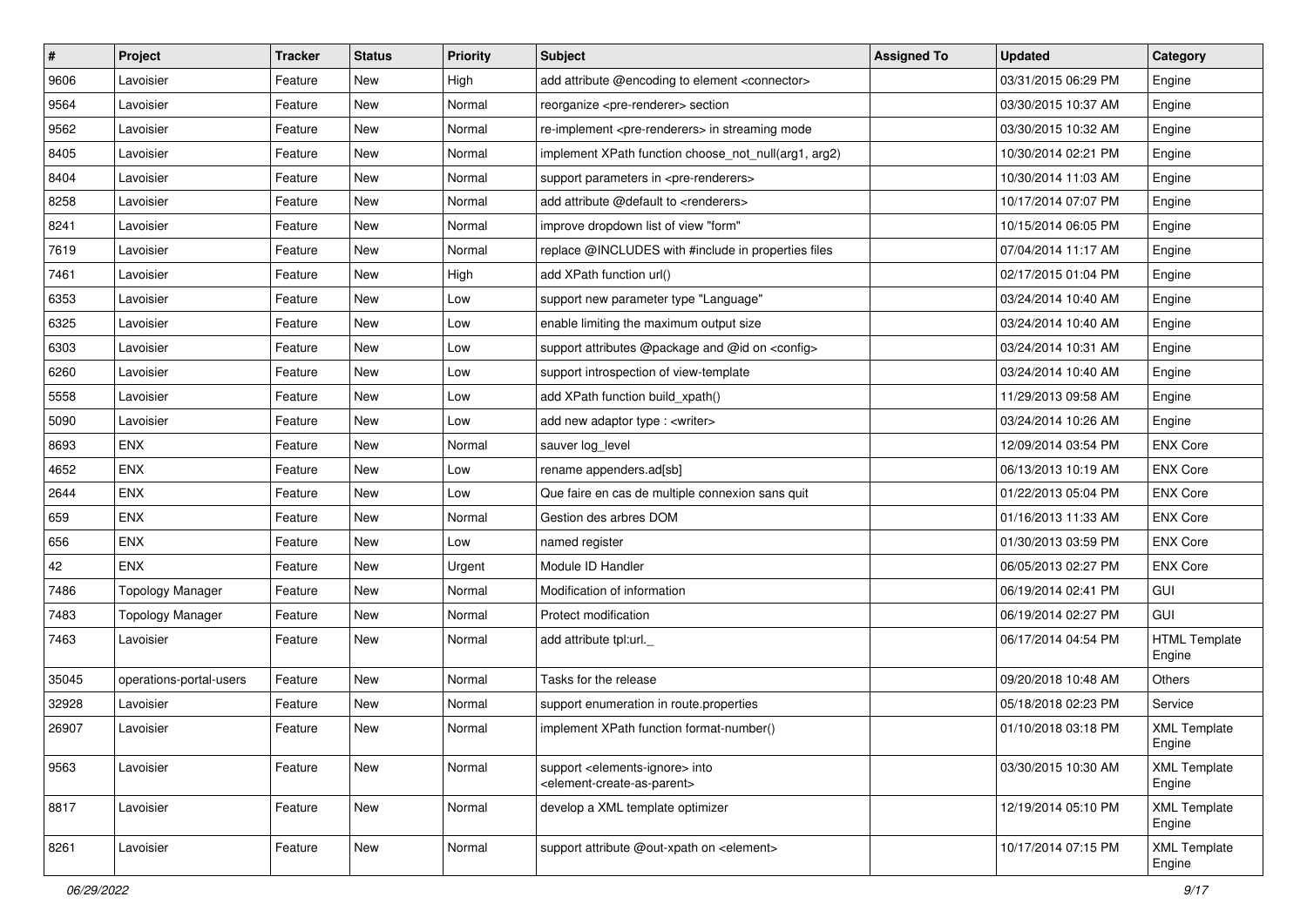| $\pmb{\#}$ | Project                 | <b>Tracker</b> | <b>Status</b> | <b>Priority</b> | <b>Subject</b>                                                                            | <b>Assigned To</b>    | <b>Updated</b>      | Category                      |
|------------|-------------------------|----------------|---------------|-----------------|-------------------------------------------------------------------------------------------|-----------------------|---------------------|-------------------------------|
| 8172       | Lavoisier               | Feature        | New           | Normal          | support XPath function append()                                                           |                       | 10/06/2014 10:43 AM | <b>XML Template</b><br>Engine |
| 5799       | <b>AGATA DAQ</b>        | Feature        | <b>New</b>    | High            | ELOG not available from GSI guest network                                                 | Aubert Yann           | 01/15/2014 05:54 PM |                               |
| 5736       | <b>AGATA DAQ</b>        | Feature        | New           | High            | Would like to have access to GSI printers                                                 | Aubert Yann           | 01/06/2014 09:22 AM |                               |
| 734        | Pipelet                 | Feature        | Assigned      | Low             | Rapport Latex                                                                             | <b>Betoule Marc</b>   | 02/10/2011 11:52 PM | Engine                        |
| 9335       | TReqS                   | Feature        | Assigned      | Normal          | SIGINT  TERM   HUP                                                                        | Chambon Bernard       | 05/06/2015 08:26 AM |                               |
| 33         | Oval                    | Feature        | New           | Normal          | Support for gzipped ref files                                                             | <b>Chamont David</b>  | 02/16/2009 07:23 PM | Diff command                  |
| 35         | Oval                    | Feature        | New           | Normal          | Give less importance to the build step                                                    | <b>Chamont David</b>  | 02/16/2009 07:41 PM | Documentation                 |
| 37         | Oval                    | Feature        | New           | Low             | Automatically select the shell flavor                                                     | <b>Chamont David</b>  | 02/16/2009 07:44 PM | Implementation                |
| 34         | Oval                    | Feature        | <b>New</b>    | Normal          | Extend input/output control                                                               | <b>Chamont David</b>  | 02/16/2009 07:27 PM | Implementation                |
| 923        | Oval                    | Feature        | New           | Normal          | oval reset                                                                                | <b>Chamont David</b>  | 09/20/2010 05:16 PM | Other                         |
| 36         | Oval                    | Feature        | <b>New</b>    | Low             | Extend tasks with begin/end directory commands                                            | <b>Chamont David</b>  | 02/16/2009 07:42 PM | Other                         |
| 29         | Oval                    | Feature        | New           | Low             | The build tool should handle directories?                                                 | <b>Chamont David</b>  | 02/16/2009 07:06 PM | Other                         |
| 174        | Oval                    | Feature        | New           | High            | oval run -o                                                                               | <b>Chamont David</b>  | 10/02/2009 02:47 PM | Run command                   |
| 31         | Oval                    | Feature        | <b>New</b>    | Normal          | Apply a command to a subdirectory subset?                                                 | <b>Chamont David</b>  | 02/16/2009 07:14 PM | Run command                   |
| 30         | Oval                    | Feature        | New           | High            | Use environments as targets to the step commands                                          | <b>Chamont David</b>  | 02/16/2009 07:12 PM | Run command                   |
| 3043       | APCScheduler            | Feature        | New           | Low             | option submit                                                                             | Colley Jean-Marc      | 03/10/2016 12:43 PM |                               |
| 1299       | APCScheduler            | Feature        | New           | High            | Utilisation de python, numpy, scipy,                                                      | Colley Jean-Marc      | 02/10/2011 11:07 AM |                               |
| 5719       | <b>Topology Manager</b> | Feature        | New           | Low             | Launching server easily                                                                   | Dosme Nicolas         | 01/09/2014 03:53 PM | Core TM                       |
| 7641       | KickSlot                | Feature        | In progress   | Normal          | Procédure perte mot de passe                                                              | <b>Flieller Cyril</b> | 09/04/2014 02:55 PM |                               |
| 4937       | <b>DCOD</b>             | Feature        | New           | Low             | Implement Hobbit/Zabbix scripts                                                           | Grave Xavier          | 08/27/2013 11:19 AM |                               |
| 44514      | PyROS                   | Feature        | New           | Normal          | *** SF11 - IPC - Images Processing (Grenouille)                                           | Klotz Alain           | 03/15/2022 04:44 PM |                               |
| 44153      | PyROS                   | Feature        | <b>New</b>    | Normal          | *** SF05 - SEQ - Observation Sequences Management                                         | Koralewski Alexis     | 02/23/2022 10:45 AM |                               |
| 8369       | LC2                     | Feature        | New           | Normal          | Standardize by relying on GNU getopt instead of<br>proprietary cmdline                    | Lafage Vincent        | 10/27/2014 07:06 PM |                               |
| 8099       | LC <sub>2</sub>         | Feature        | New           | High            | Add business rule forbidding empty CRT-DSP<br>configuration (at least 1 manu per CRT DSP) | Lafage Vincent        | 10/27/2014 07:00 PM |                               |
| 2431       | LC <sub>2</sub>         | Feature        | Assigned      | Normal          | Enforce stricter checks on startup precondition                                           | Lafage Vincent        | 02/03/2012 09:54 PM |                               |
| 2118       | LC <sub>2</sub>         | Feature        | New           | Low             | Prepare the Command Line Interface of validator to parse<br>rdRam                         | Lafage Vincent        | 10/20/2011 04:20 PM |                               |
| 1255       | LC <sub>2</sub>         | Feature        | Assigned      | Low             | Provide proper Shared-Object name to libraries                                            | Lafage Vincent        | 01/17/2011 01:39 PM |                               |
| 1254       | LC <sub>2</sub>         | Feature        | Assigned      | Low             | Add Tooltip for the three LC2 modes                                                       | Lafage Vincent        | 01/17/2011 01:34 PM |                               |
| 1232       | LC <sub>2</sub>         | Feature        | Assigned      | Low             | Include parseCrocusVersion in the Crocus Thread                                           | Lafage Vincent        | 01/12/2011 12:18 AM |                               |
| 1231       | LC <sub>2</sub>         | Feature        | Assigned      | Low             | Include boot in the Crocus Thread                                                         | Lafage Vincent        | 01/12/2011 12:16 AM |                               |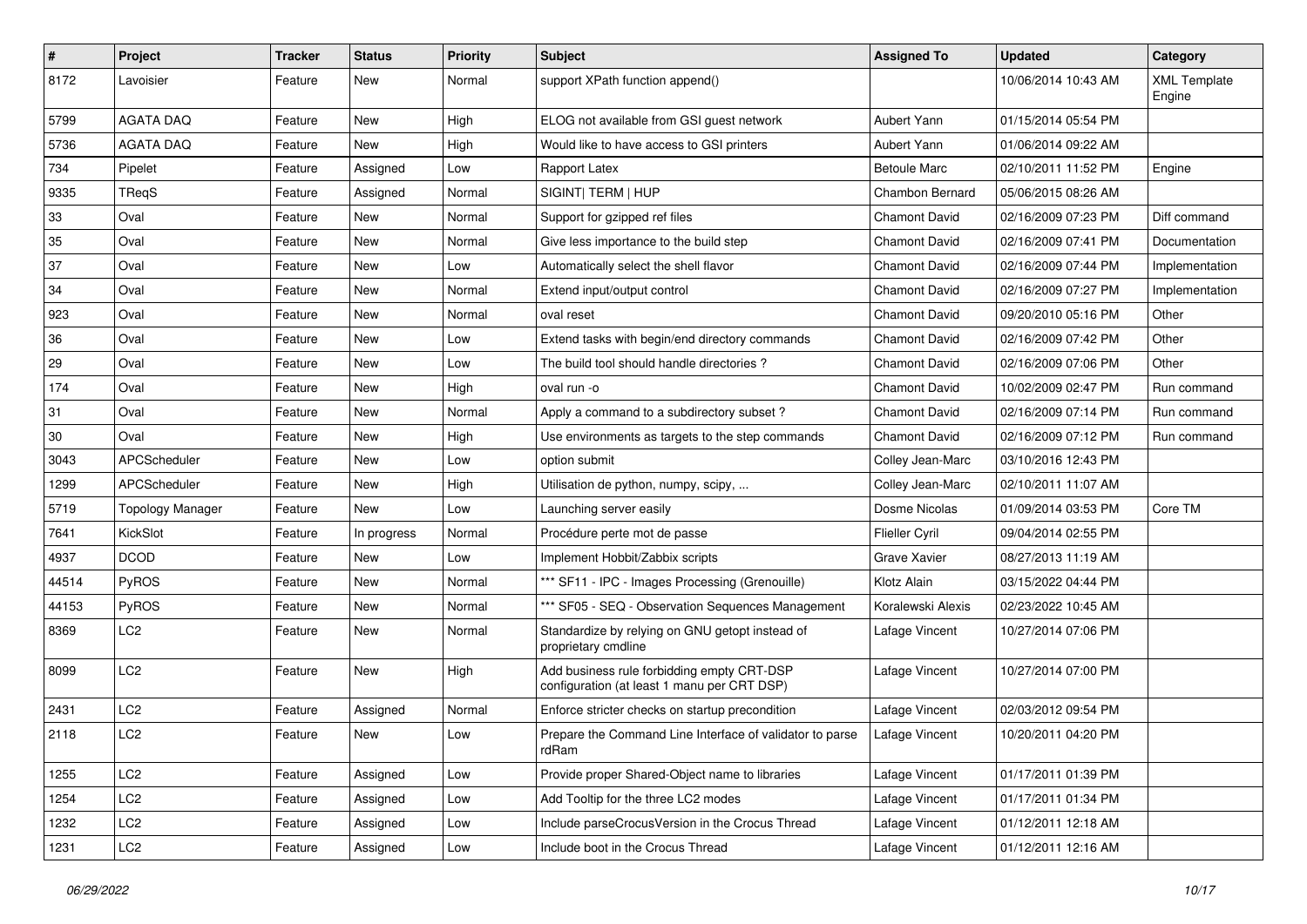| $\pmb{\#}$ | Project                  | <b>Tracker</b> | <b>Status</b> | <b>Priority</b> | Subject                                                                                       | <b>Assigned To</b>       | <b>Updated</b>                          | Category                |
|------------|--------------------------|----------------|---------------|-----------------|-----------------------------------------------------------------------------------------------|--------------------------|-----------------------------------------|-------------------------|
| 1156       | LC <sub>2</sub>          | Feature        | Assigned      | High            | query Marc Status generation & validation options                                             | Lafage Vincent           | 12/07/2010 04:54 PM                     |                         |
| 748        | Pipelet                  | Feature        | New           | Low             | Git and CVS repositories                                                                      | Le Jeune Maude           | 03/11/2011 11:41 AM                     |                         |
| 852        | <b>ENX</b>               | Feature        | New           | Low             | Better handling of exception in empty skeleton                                                | Legay Eric               | 01/30/2013 03:58 PM                     | <b>Driver Generator</b> |
| 7036       | <b>Topology Manager</b>  | Feature        | New           | Normal          | Adding window to choose experiment                                                            | Legay Eric               | 04/30/2014 03:12 PM                     | GUI                     |
| 7385       | <b>CLASS</b>             | Feature        | New           | High            | <b>GUI devellopment</b>                                                                       | <b>LENIAU Baptiste</b>   | 04/29/2015 12:15 PM                     |                         |
| 7380       | <b>CLASS</b>             | Feature        | New           | High            | ReactorFacility                                                                               | <b>LENIAU Baptiste</b>   | 06/11/2014 11:06 AM                     |                         |
| 5442       | Lavoisier                | Feature        | New           | Low             | create a view 'stoppoint'                                                                     | Lequeux Olivier          | 10/29/2013 05:02 PM                     | Console                 |
| 7072       | <b>Topology Manager</b>  | Feature        | Feedback      | Normal          | name main detector                                                                            | Michelagnoli<br>Caterina | 05/12/2014 01:59 PM                     | GUI                     |
| 10255      | <b>CLASS</b>             | Feature        | <b>New</b>    | Normal          | Take into account Load Factor Evolution                                                       |                          | MOUGINOT Baptiste   06/26/2015 11:33 AM |                         |
| 10227      | <b>CLASS</b>             | Feature        | New           | Immediate       | <b>MURE GUI</b>                                                                               |                          | MOUGINOT Baptiste   06/23/2015 01:36 PM |                         |
| 7379       | <b>CLASS</b>             | Feature        | New           | Normal          | FrontEnd                                                                                      |                          | MOUGINOT Baptiste   06/11/2014 11:05 AM |                         |
| 48757      | LabInvent                | Feature        | New           | Immediate       | *** F -<br>DIVERS TODO (à dispatcher)                                                         | <b>Pallier Etienne</b>   | 01/19/2022 04:12 PM                     |                         |
| 187        | RIsngCons                | Feature        | New           | Low             | Abort limit/delete/ack                                                                        | <b>Puel Mattieu</b>      | 10/07/2009 01:08 PM                     |                         |
| 186        | RIsngCons                | Feature        | <b>New</b>    | Normal          | Flood limit                                                                                   | <b>Puel Mattieu</b>      | 10/07/2009 01:07 PM                     |                         |
| 5725       | <b>Topology Manager</b>  | Feature        | Assigned      | High            | propagation of OFF status to the GTS tree                                                     | Ralet Damian             | 01/10/2014 05:25 PM                     |                         |
| 41294      | Lavoisier                | Feature        | New           | High            | add support for attribute @null in namespace<br>http://software.in2p3.fr/lavoisier/tables.xsd | <b>Reynaud Sylvain</b>   | 09/25/2020 03:38 PM                     | Engine                  |
| 6864       | Lavoisier                | Feature        | New           | Low             | support IP v6 in adaptor IPAddressAuthenticator                                               | Schwarz Lionel           | 04/15/2014 02:11 PM                     | Adaptors                |
| 5525       | Lavoisier                | Feature        | Assigned      | Low             | enable configuring trust-store with a directory                                               | Schwarz Lionel           | 11/19/2013 03:16 PM                     | Service                 |
| 31881      | Narval Standalone        | Feature        | New           | Normal          | Logs de l'instance                                                                            | Théo Le Guen             | 04/24/2018 03:59 PM                     |                         |
| 36236      | IN2P3-Forge              | Support        | New           | High            | Synchronisation demandée pour un serveur Mercurial                                            |                          | 04/13/2021 09:07 AM                     |                         |
| 35994      | IN2P3-Forge              | Support        | New           | Normal          | Synchronisation demandée pour un serveur Mercurial                                            |                          | 01/11/2019 03:10 PM                     |                         |
| 16628      | CC-IN2P3                 | Support        | New           | Normal          | Sèche cheveux dans le vestiaire                                                               |                          | 01/12/2017 02:37 PM                     |                         |
| 10065      | <b>CLASS</b>             | Support        | New           | Normal          | Multi-Threading in CLASS                                                                      |                          | 06/05/2015 11:30 AM                     |                         |
| 9491       | JEM-EUSO                 | Support        | New           | Normal          | I need to access also to AWG Euso balloon documents                                           |                          | 03/18/2015 03:36 PM                     |                         |
| 7041       | <b>Topology Manager</b>  | Support        | New           | Normal          | Sub repositories                                                                              |                          | 04/30/2014 03:52 PM                     |                         |
| 5739       | <b>AGATA DAQ</b>         | Support        | New           | Low             | visu1 out                                                                                     |                          | 01/04/2014 01:46 PM                     |                         |
| 5838       | AGATA DAQ                | Support        | New           | Normal          | /agatadisks                                                                                   | Aubert Yann              | 01/17/2014 06:07 PM                     |                         |
| 5684       | AGATA DAQ                | Support        | New           | High            | Hard drive of anode                                                                           | Aubert Yann              | 01/06/2014 09:24 AM                     |                         |
| 5710       | <b>ENX</b>               | Support        | Assigned      | Low             | Documentation - Named function                                                                | Dosme Nicolas            | 02/25/2014 04:58 PM                     |                         |
| 2109       | LPC Service Informatique | Support        | New           | Low             | imprimantes                                                                                   | Jammes Fabrice           | 10/19/2011 10:12 AM                     |                         |
| 1258       | LC2                      | Support        | Assigned      | Low             | Better report of mute FRT                                                                     | Lafage Vincent           | 09/18/2012 06:15 PM                     |                         |
| 7039       | <b>Topology Manager</b>  | Support        | Feedback      | Normal          | Updating doc                                                                                  | Legay Eric               | 05/06/2014 01:32 PM                     | Core TM                 |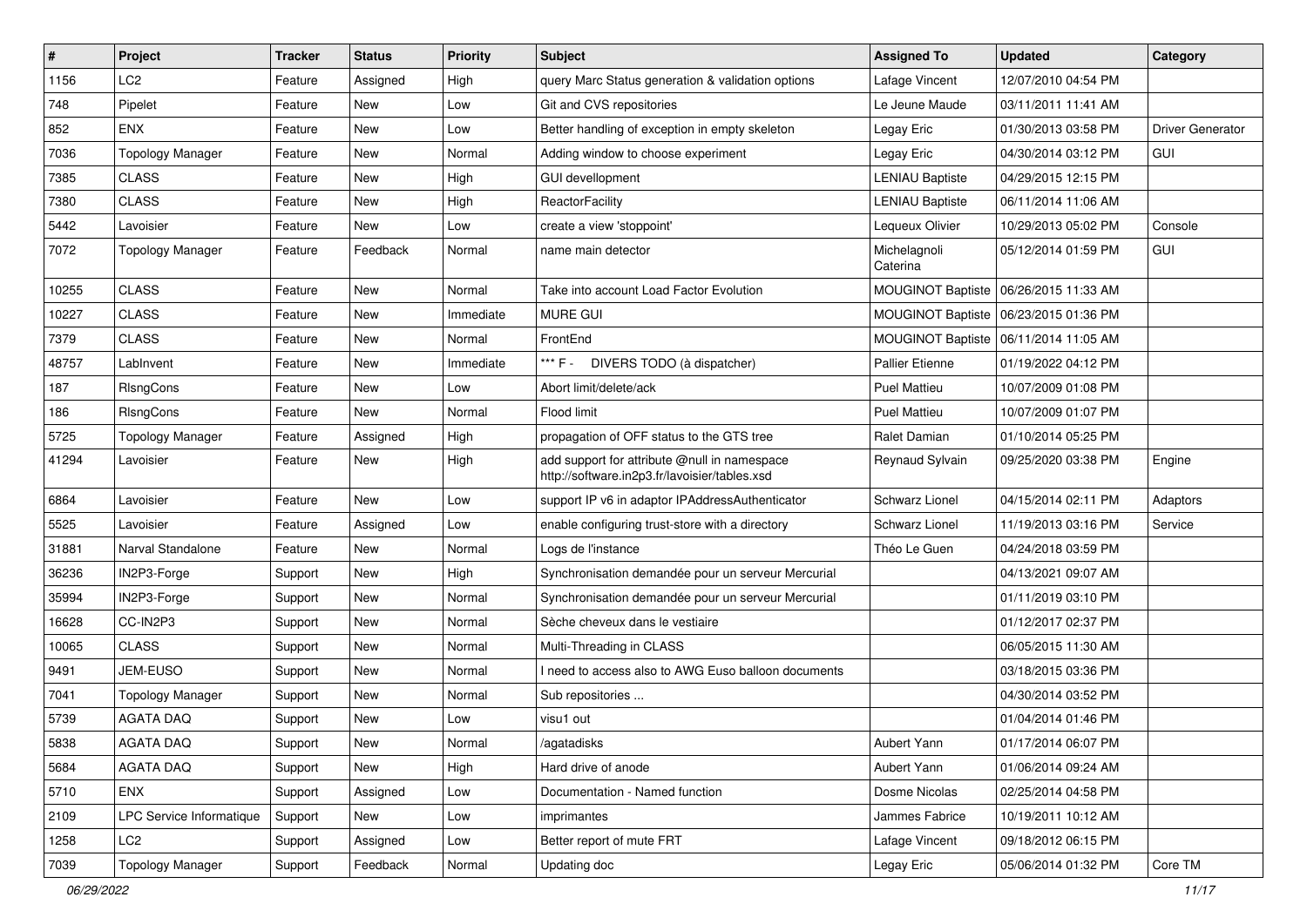| $\sharp$ | Project          | <b>Tracker</b> | <b>Status</b> | <b>Priority</b> | <b>Subject</b>                                    | <b>Assigned To</b> | <b>Updated</b>      | Category                |
|----------|------------------|----------------|---------------|-----------------|---------------------------------------------------|--------------------|---------------------|-------------------------|
| 660      | <b>ENX</b>       | Support        | New           | High            | Documentation                                     | Legay Eric         | 05/27/2010 10:55 AM | Documentation           |
| 5572     | ENX              | Support        | New           | Low             | Cleaning autorconf                                | Legay Eric         | 11/25/2013 03:23 PM | <b>Driver Generator</b> |
| 5431     | <b>ENX</b>       | Support        | New           | Low             | Cleaning compilation chain                        | Legay Eric         | 10/29/2013 10:18 AM | <b>ENX Core</b>         |
| 5051     | Lavoisier        | Support        | New           | Normal          | Explain cache trigger workflow                    | Lequeux Olivier    | 09/13/2013 10:36 AM | Doc                     |
| 8327     | <b>AGATA DAQ</b> | Support        | Feedback      | Normal          | Adding VAMOS configuration file                   | Saillant Frédéric  | 10/24/2014 01:05 PM | GCC                     |
| 5590     | <b>SIMGRID</b>   | Support        | Assigned      | Normal          | Create msg_storage_management group in DOXYGEN ?! | Veyre Pierre       | 11/29/2013 10:20 AM |                         |
| 51514    | PyROS            | Task           | <b>New</b>    | Normal          | LOG                                               |                    | 06/29/2022 07:37 AM |                         |
| 49944    | <b>GRAND</b>     | Task           | New           | Normal          | WP 10.3: data analysis                            |                    | 03/18/2022 04:45 PM |                         |
| 49943    | <b>GRAND</b>     | Task           | New           | Normal          | WP 10.2: data taking                              |                    | 03/18/2022 04:45 PM |                         |
| 49942    | <b>GRAND</b>     | Task           | New           | Normal          | WP 10.1: deployment                               |                    | 03/18/2022 04:45 PM |                         |
| 49941    | <b>GRAND</b>     | Task           | New           | Normal          | WP 10: GP 300 setup                               |                    | 03/18/2022 04:45 PM |                         |
| 49940    | <b>GRAND</b>     | Task           | New           | Normal          | WP 9.5: data analysis                             |                    | 03/18/2022 03:35 PM |                         |
| 49939    | <b>GRAND</b>     | Task           | New           | Normal          | WP 9.4: data taking                               |                    | 06/23/2022 08:19 PM |                         |
| 49938    | <b>GRAND</b>     | Task           | New           | Normal          | WP 9.3: deployment commissioning                  |                    | 03/18/2022 03:27 PM |                         |
| 49937    | <b>GRAND</b>     | Task           | New           | Normal          | WP 9.2: production detector adaptation            |                    | 03/18/2022 03:32 PM |                         |
| 49936    | <b>GRAND</b>     | Task           | New           | Normal          | WP 9.1: detector design adaptation                |                    | 03/21/2022 03:18 PM |                         |
| 49935    | <b>GRAND</b>     | Task           | New           | Normal          | WP 9: Nançay setup                                |                    | 03/18/2022 12:20 AM |                         |
| 49934    | <b>GRAND</b>     | Task           | New           | Normal          | WP 8.3: trigger evaluation                        |                    | 03/21/2022 10:28 AM |                         |
| 49933    | <b>GRAND</b>     | Task           | New           | Normal          | WP 8.2: final reconstruction                      |                    | 03/18/2022 04:39 PM |                         |
| 49932    | <b>GRAND</b>     | Task           | New           | Normal          | WP 8.1: SLT info definition                       |                    | 03/18/2022 04:39 PM |                         |
| 49931    | <b>GRAND</b>     | Task           | New           | Normal          | WP 8: data reconstruction study                   |                    | 03/21/2022 10:28 AM |                         |
| 49930    | <b>GRAND</b>     | Task           | New           | Normal          | WP 7: second level trigger (SLT)                  |                    | 03/21/2022 10:28 AM |                         |
| 49929    | <b>GRAND</b>     | Task           | New           | Normal          | WP 6.4: frontend implementation                   |                    | 04/14/2022 02:24 PM |                         |
| 49928    | <b>GRAND</b>     | Task           | New           | Normal          | WP 6.3: testbench                                 |                    | 06/24/2022 12:58 PM |                         |
| 49927    | <b>GRAND</b>     | Task           | New           | Normal          | WP 6.2: analytical method                         |                    | 06/24/2022 12:41 PM |                         |
| 49926    | <b>GRAND</b>     | Task           | New           | Normal          | WP 6.1: neuronal network method                   |                    | 03/21/2022 01:40 PM |                         |
| 49925    | <b>GRAND</b>     | Task           | New           | Normal          | WP 6: first level trigger (FLT)                   |                    | 03/21/2022 10:28 AM |                         |
| 49924    | <b>GRAND</b>     | Task           | New           | Normal          | WP 5.2: noise event selection                     |                    | 03/18/2022 05:13 PM |                         |
| 49923    | <b>GRAND</b>     | Task           | New           | Normal          | WP 5.5: EAS selection                             |                    | 03/18/2022 05:13 PM |                         |
| 49922    | <b>GRAND</b>     | Task           | New           | Normal          | WP 5.4: reconstruction                            |                    | 03/18/2022 05:13 PM |                         |
| 49921    | GRAND            | Task           | New           | Normal          | WP 5.3: calibration                               |                    | 03/18/2022 05:13 PM |                         |
| 49919    | <b>GRAND</b>     | Task           | New           | Normal          | WP 5.1: data taking                               |                    | 03/18/2022 05:13 PM |                         |
| 49918    | GRAND            | Task           | New           | Normal          | WP 5: GP 13/100 experimental DB analysis          |                    | 03/18/2022 05:13 PM |                         |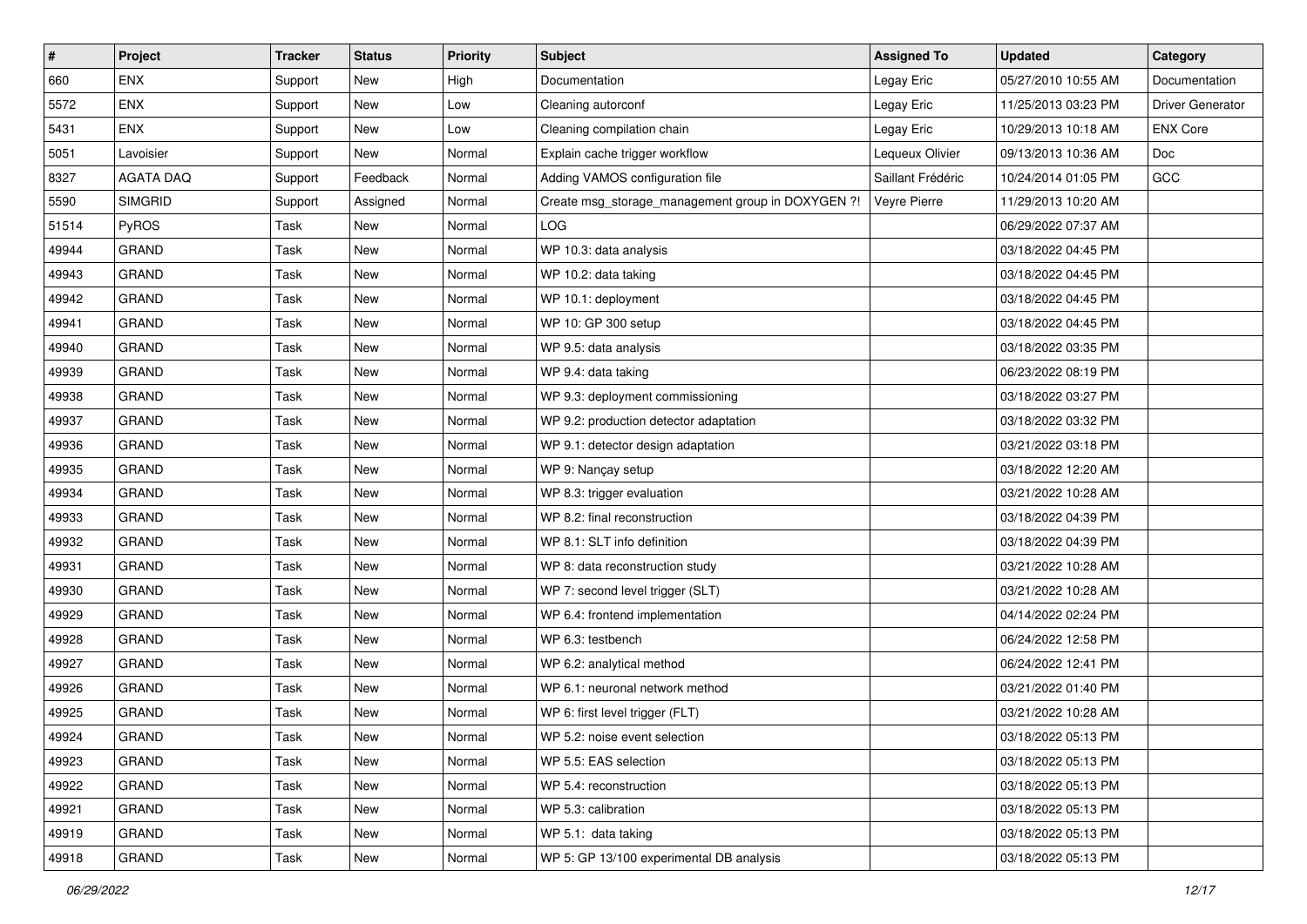| #     | Project      | <b>Tracker</b> | <b>Status</b> | <b>Priority</b> | <b>Subject</b>                                                                           | <b>Assigned To</b> | <b>Updated</b>      | Category |
|-------|--------------|----------------|---------------|-----------------|------------------------------------------------------------------------------------------|--------------------|---------------------|----------|
| 49917 | <b>GRAND</b> | Task           | <b>New</b>    | Normal          | WP 4.2: validation                                                                       |                    | 03/18/2022 03:08 PM |          |
| 49916 | <b>GRAND</b> | Task           | New           | Normal          | WP 4.1: production, storing & management                                                 |                    | 03/18/2022 03:06 PM |          |
| 49915 | <b>GRAND</b> | Task           | New           | Normal          | WP 4: Creating GRAND simulation                                                          |                    | 03/18/2022 12:20 AM |          |
| 49914 | <b>GRAND</b> | Task           | New           | Normal          | WP 3.4: code distribution, software env.                                                 |                    | 06/24/2022 01:41 PM |          |
| 49912 | <b>GRAND</b> | Task           | New           | Normal          | WP 3.3: manage software infra : CI, quality, DB engine                                   |                    | 03/18/2022 03:03 PM |          |
| 49911 | <b>GRAND</b> | Task           | New           | Normal          | WP 3.2: calibration monotoring DB                                                        |                    | 03/18/2022 05:13 PM |          |
| 49910 | <b>GRAND</b> | Task           | New           | Normal          | WP 3.1: manage data event DB                                                             |                    | 06/24/2022 01:55 PM |          |
| 49909 | <b>GRAND</b> | Task           | New           | Normal          | WP 3: software infra and database                                                        |                    | 06/24/2022 01:48 PM |          |
| 49906 | <b>GRAND</b> | Task           | New           | Normal          | WP 1.1: finance                                                                          |                    | 03/18/2022 05:13 PM |          |
| 49905 | <b>GRAND</b> | Task           | New           | Normal          | WP 1: GRAND management                                                                   |                    | 03/18/2022 05:13 PM |          |
| 49904 | <b>GRAND</b> | Task           | New           | Normal          | WP 2.9: detector monotoring                                                              |                    | 03/18/2022 05:13 PM |          |
| 49903 | <b>GRAND</b> | Task           | New           | Normal          | WP 2.8: detector calibration                                                             |                    | 03/18/2022 05:13 PM |          |
| 49901 | <b>GRAND</b> | Task           | New           | Normal          | WP 2.6: common tools                                                                     |                    | 03/18/2022 05:13 PM |          |
| 49900 | <b>GRAND</b> | Task           | <b>New</b>    | Normal          | WP 2.5: reconstruction method                                                            |                    | 03/18/2022 02:57 PM |          |
| 49899 | <b>GRAND</b> | Task           | New           | Normal          | WP 2.4: antenna network simulation                                                       |                    | 06/24/2022 02:48 PM |          |
| 49898 | <b>GRAND</b> | Task           | New           | Normal          | WP 2.3: unit detector modeling and coding                                                |                    | 06/24/2022 02:11 PM |          |
| 49897 | <b>GRAND</b> | Task           | New           | Normal          | WP 2.2: input output format fie                                                          |                    | 03/18/2022 12:22 AM |          |
| 49896 | <b>GRAND</b> | Task           | New           | Normal          | WP 2.1: software architecture and optimization                                           |                    | 03/18/2022 05:13 PM |          |
| 49895 | <b>GRAND</b> | Task           | New           | Normal          | WP 2: GRANDLIB modelization and software                                                 |                    | 06/24/2022 02:48 PM |          |
| 49890 | PyROS        | Task           | New           | Normal          | Global Start & Stop (safe)                                                               |                    | 03/16/2022 04:52 PM |          |
| 49889 | PyROS        | Task           | New           | Normal          | Backup                                                                                   |                    | 03/16/2022 04:49 PM |          |
| 49888 | PyROS        | Task           | New           | Normal          | Firewall                                                                                 |                    | 03/16/2022 04:48 PM |          |
| 49887 | PyROS        | Task           | New           | Normal          | Hardware                                                                                 |                    | 03/16/2022 04:47 PM |          |
| 49886 | PyROS        | Task           | New           | Normal          | System watch (Nagios, )                                                                  |                    | 03/16/2022 04:47 PM |          |
| 49885 | PyROS        | Task           | New           | Normal          | <b>Network</b>                                                                           |                    | 03/16/2022 04:46 PM |          |
| 49878 | PyROS        | Task           | New           | Normal          | SF02-SCP integration - Lancement auto de l'agent de<br>gestion du SP lifecycle           |                    | 06/28/2022 10:04 PM |          |
| 49876 | PyROS        | Task           | New           | Normal          | Guitastro integration                                                                    |                    | 03/16/2022 07:28 AM |          |
| 49875 | PyROS        | Task           | New           | Normal          | (classic) Installation Guitastro & dependencies                                          |                    | 03/16/2022 07:27 AM |          |
| 49874 | PyROS        | Task           | New           | Normal          | (docker) Installation Guitastro & dependencies                                           |                    | 06/28/2022 10:11 PM |          |
| 49872 | PyROS        | Task           | New           | Normal          | Restauration de la config par défaut                                                     |                    | 03/15/2022 11:10 PM |          |
| 49871 | PyROS        | Task           | New           | Normal          | Config par défaut (à définir)                                                            |                    | 03/15/2022 11:11 PM |          |
| 49870 | PyROS        | Task           | New           | Normal          | Config générale : logo, pagination, couleurs, options<br>générales, options par feature, |                    | 03/15/2022 11:11 PM |          |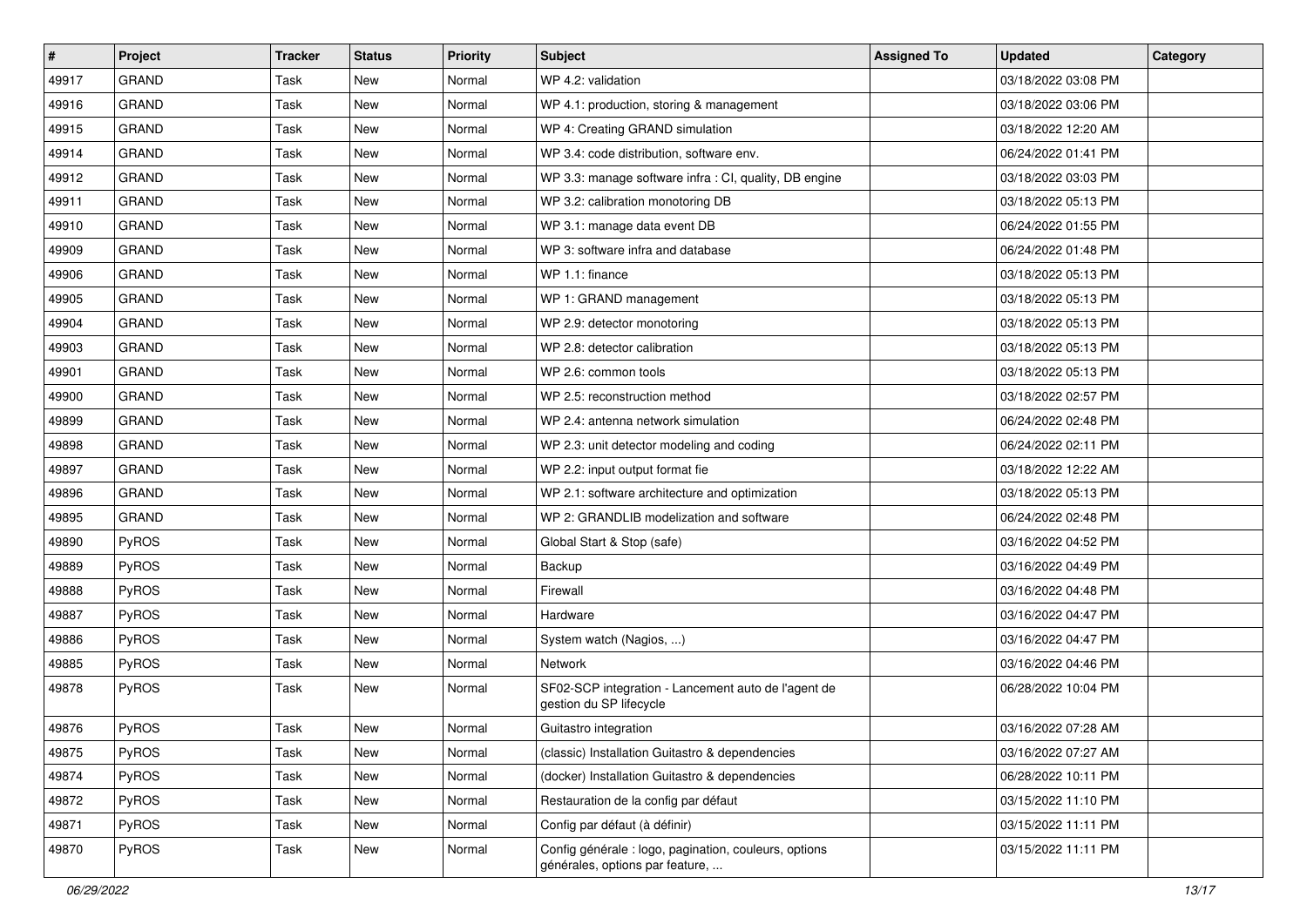| $\pmb{\#}$ | <b>Project</b> | <b>Tracker</b> | <b>Status</b> | <b>Priority</b> | Subject                                                                                                                                  | <b>Assigned To</b> | <b>Updated</b>      | Category |
|------------|----------------|----------------|---------------|-----------------|------------------------------------------------------------------------------------------------------------------------------------------|--------------------|---------------------|----------|
| 49543      | PyROS          | Task           | <b>New</b>    | Normal          | Users View (list & 1)                                                                                                                    |                    | 02/23/2022 06:06 PM |          |
| 49262      | PyROS          | Task           | In progress   | Normal          | Sequence Validation                                                                                                                      |                    | 02/03/2022 02:50 PM |          |
| 49253      | PyROS          | Task           | New           | Normal          | READ 1 & list                                                                                                                            |                    | 02/21/2022 03:21 PM |          |
| 49252      | PyROS          | Task           | <b>New</b>    | Normal          | <b>WEB FORM</b>                                                                                                                          |                    | 02/17/2022 01:59 PM |          |
| 49250      | PyROS          | Task           | <b>New</b>    | Normal          | <b>CREATE/UPDATE Sequence</b>                                                                                                            |                    | 02/23/2022 12:02 PM |          |
| 49249      | PyROS          | Task           | In progress   | Normal          | General Menu for this feature                                                                                                            |                    | 02/03/2022 09:39 AM |          |
| 49247      | PyROS          | Task           | New           | Normal          | State diagram (doc)                                                                                                                      |                    | 02/03/2022 09:34 AM |          |
| 49246      | PyROS          | Task           | <b>New</b>    | Normal          | Sequence Lifecycle (status)                                                                                                              |                    | 02/03/2022 09:34 AM |          |
| 49210      | PyROS          | Task           | <b>New</b>    | Normal          | <b>CONFIGURATION GENERALE</b>                                                                                                            |                    | 03/15/2022 11:11 PM |          |
| 49157      | PyROS          | Task           | <b>New</b>    | Normal          | Super Super Agent qui surveille l'ensemble des super<br>agents sur chaque noeud (?)                                                      |                    | 01/31/2022 12:12 PM |          |
| 49156      | PyROS          | Task           | New           | Normal          | Super Agent qui démarre et stoppe les autres agents, et<br>surveille leur bonne santé (les relance si besoin) => sur<br>chaque noeud (?) |                    | 01/31/2022 12:12 PM |          |
| 49155      | PyROS          | Task           | New           | Normal          | Architecture décentralisée en plusieurs noeuds<br>(communication via BD)                                                                 |                    | 01/31/2022 12:09 PM |          |
| 49152      | PyROS          | Task           | <b>New</b>    | Normal          | RUN/EXEC - Start & Stop software (et Agents)                                                                                             |                    | 05/24/2022 02:55 PM |          |
| 49151      | PyROS          | Task           | <b>New</b>    | Normal          | Script central (pyros.py)                                                                                                                |                    | 01/31/2022 11:36 AM |          |
| 49149      | PyROS          | Task           | <b>New</b>    | High            | SCRIPT RUN (PYROS/pyros.py) (uniquement pour la<br>partie execution)                                                                     |                    | 05/24/2022 02:55 PM |          |
| 49136      | PyROS          | Task           | <b>New</b>    | Normal          | GF03-INFRA - Logging integration (general logs & agents)                                                                                 |                    | 06/29/2022 07:25 AM |          |
| 49135      | PyROS          | Task           | <b>New</b>    | Normal          | SF15-SST integration (agents, start, stop, commands)                                                                                     |                    | 06/29/2022 07:23 AM |          |
| 49134      | PyROS          | Task           | <b>New</b>    | Normal          | SF14-OBC integration                                                                                                                     |                    | 01/29/2022 12:52 AM |          |
| 49133      | PyROS          | Task           | <b>New</b>    | Normal          | SF13-IAF integration                                                                                                                     |                    | 01/29/2022 12:47 AM |          |
| 49132      | PyROS          | Task           | <b>New</b>    | Normal          | SF12-IAN integration                                                                                                                     |                    | 01/29/2022 12:48 AM |          |
| 49131      | PyROS          | Task           | <b>New</b>    | Normal          | SF11-IPC integration                                                                                                                     |                    | 01/29/2022 12:46 AM |          |
| 49130      | PyROS          | Task           | New           | Normal          | SF10-CAL integration                                                                                                                     |                    | 01/29/2022 12:46 AM |          |
| 49129      | PyROS          | Task           | <b>New</b>    | Normal          | SF09-CMC integration                                                                                                                     |                    | 01/29/2022 12:46 AM |          |
| 49128      | PyROS          | Task           | <b>New</b>    | Normal          | SF08-EXE integration                                                                                                                     |                    | 01/29/2022 12:45 AM |          |
| 49127      | PyROS          | Task           | New           | Normal          | SF07-PLN integration                                                                                                                     |                    | 01/29/2022 12:45 AM |          |
| 49126      | PyROS          | Task           | <b>New</b>    | Normal          | SF06-ALR integration                                                                                                                     |                    | 01/29/2022 12:45 AM |          |
| 49125      | PyROS          | Task           | New           | Normal          | SF05-SEQ integration                                                                                                                     |                    | 03/15/2022 11:03 PM |          |
| 49124      | PyROS          | Task           | New           | Normal          | SF04-SPV integration (AgentMajordome)                                                                                                    |                    | 06/29/2022 07:21 AM |          |
| 49123      | PyROS          | Task           | New           | Normal          | SF03-ENV integration                                                                                                                     |                    | 06/29/2022 07:20 AM |          |
| 49122      | PyROS          | Task           | New           | Normal          | SF02-SCP integration                                                                                                                     |                    | 01/29/2022 12:50 AM |          |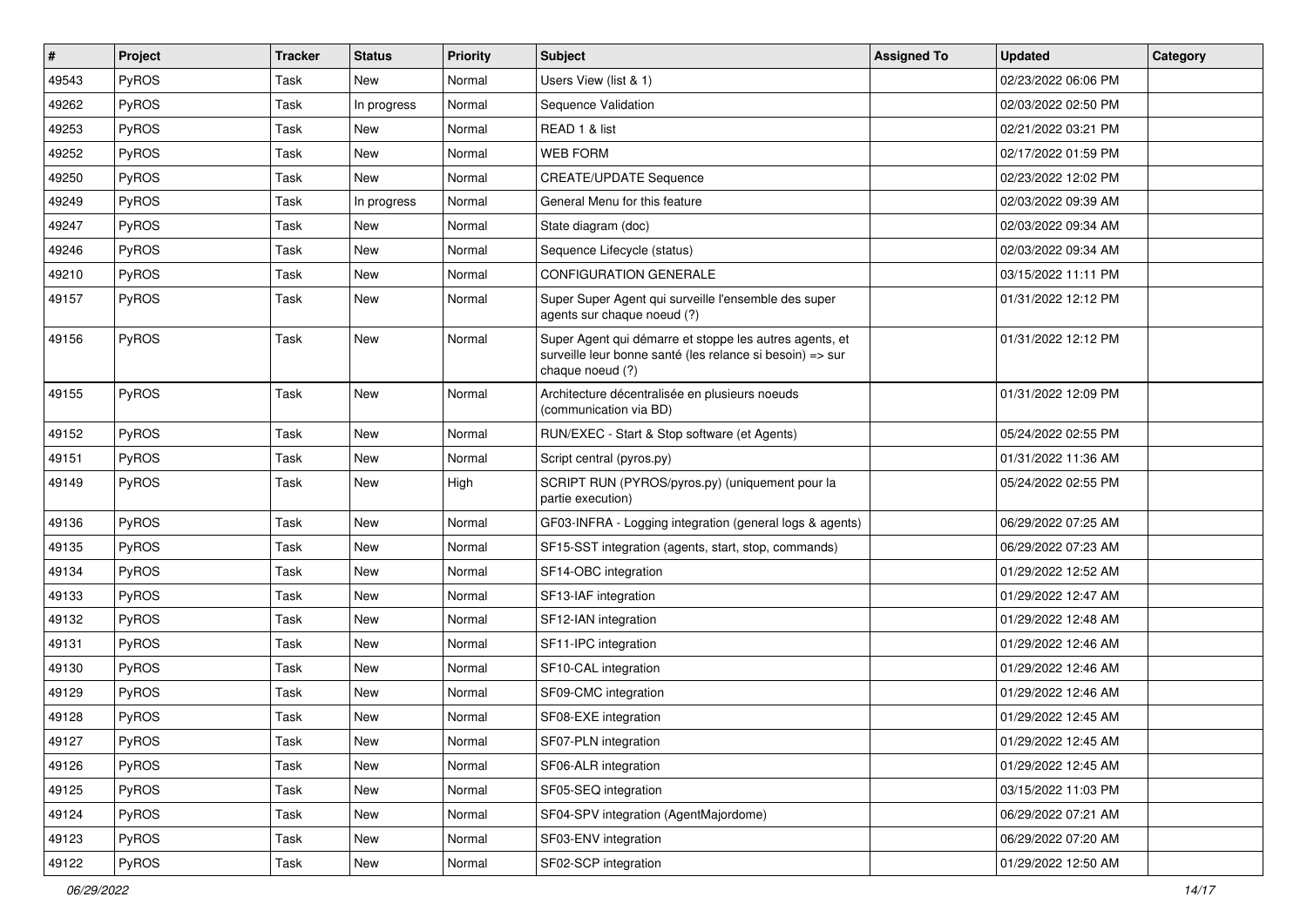| $\sharp$ | Project      | <b>Tracker</b> | <b>Status</b> | <b>Priority</b> | <b>Subject</b>                                                                             | <b>Assigned To</b> | <b>Updated</b>      | Category |
|----------|--------------|----------------|---------------|-----------------|--------------------------------------------------------------------------------------------|--------------------|---------------------|----------|
| 49121    | PyROS        | Task           | New           | Normal          | SF01-USR integration                                                                       |                    | 01/29/2022 12:50 AM |          |
| 49120    | PyROS        | Task           | <b>New</b>    | Normal          | General Design (structure, design, responsive, CSS)                                        |                    | 06/29/2022 07:18 AM |          |
| 48307    | <b>PyROS</b> | Task           | <b>New</b>    | Normal          | Send, Receive, and Process Commands (Agent <=><br>Agent)                                   |                    | 06/29/2022 07:33 AM |          |
| 48290    | PyROS        | Task           | <b>New</b>    | Normal          | Auto mode                                                                                  |                    | 12/14/2021 12:35 PM |          |
| 48289    | <b>PyROS</b> | Task           | <b>New</b>    | Normal          | Entity (AgentDevice class)                                                                 |                    | 12/14/2021 12:32 PM |          |
| 48288    | PyROS        | Task           | New           | Normal          | Entity (DeviceController class)                                                            |                    | 12/14/2021 12:31 PM |          |
| 48285    | PyROS        | Task           | <b>New</b>    | Normal          | Lancement auto et gestion du DeviceController associé                                      |                    | 12/14/2021 12:22 PM |          |
| 48284    | PyROS        | Task           | <b>New</b>    | Normal          | Lancement auto et gestion des Components associés (qui<br>sont aussi des DeviceController) |                    | 12/14/2021 12:20 PM |          |
| 48279    | PyROS        | Task           | <b>New</b>    | Normal          | General LOGGING (fichiers texte, écran en mode debug)                                      |                    | 03/16/2022 04:45 PM |          |
| 48278    | PyROS        | Task           | New           | High            | AGENT général (dont dépendent tous les agents et<br>AgentDevices)                          |                    | 06/29/2022 07:37 AM |          |
| 48276    | <b>PyROS</b> | Task           | <b>New</b>    | Normal          | Scripts d'installation docker                                                              |                    | 12/14/2021 11:44 AM |          |
| 48275    | PyROS        | Task           | New           | Normal          | version PROD TNC Nouvelle Calédonie - instance docker<br>de production sur site final      |                    | 12/14/2021 11:42 AM |          |
| 48274    | PyROS        | Task           | <b>New</b>    | Normal          | version TEST TNC France - instance docker de test en<br>France                             |                    | 12/14/2021 11:42 AM |          |
| 48273    | PyROS        | Task           | <b>New</b>    | Normal          | version DEV guitalens - instance docker sur serveur<br>guitalens                           |                    | 12/14/2021 11:46 AM |          |
| 48271    | PyROS        | Task           | <b>New</b>    | High            | CLASSIC installation (with venv)                                                           |                    | 03/16/2022 07:27 AM |          |
| 48270    | <b>PyROS</b> | Task           | <b>New</b>    | Normal          | SCRIPT INSTALL/UPDATE (PYROS/pyros.py)<br>(uniquement pour la partie install & update)     |                    | 02/23/2022 05:57 PM |          |
| 48223    | LabInvent    | Task           | <b>New</b>    | Normal          | instance perso (docker)                                                                    |                    | 12/13/2021 11:08 AM |          |
| 48222    | LabInvent    | Task           | <b>New</b>    | Normal          | (NEW func) Gérer Suivi d'un User                                                           |                    | 12/13/2021 10:39 AM |          |
| 48005    | LabInvent    | Task           | <b>New</b>    | Normal          | <b>Bugfix toutes les Deprecated Errors</b>                                                 |                    | 12/06/2021 02:37 PM |          |
| 47966    | LabInvent    | Task           | New           | Normal          | Ajouter test Commande (avec devis joint)                                                   |                    | 11/30/2021 04:17 PM |          |
| 47962    | LabInvent    | Task           | <b>New</b>    | Urgent          | (IRAP only) re-install inventirap avec php7                                                |                    | 11/30/2021 03:17 PM |          |
| 47960    | LabInvent    | Task           | <b>New</b>    | Immediate       | <b>CHAMPS</b>                                                                              |                    | 01/19/2022 03:51 PM |          |
| 47959    | LabInvent    | Task           | New           | Normal          | *** F - ENTITY - Fournisseurs                                                              |                    | 11/30/2021 12:57 PM |          |
| 47958    | LabInvent    | Task           | New           | Normal          | delete (generic)                                                                           |                    | 11/30/2021 12:47 PM |          |
| 47954    | LabInvent    | Task           | New           | Normal          | 1 - CREATED                                                                                |                    | 11/30/2021 01:27 PM |          |
| 47953    | LabInvent    | Task           | New           | Normal          | 2a - TOBEORDERED (optionnel)                                                               |                    | 11/30/2021 01:27 PM |          |
| 47952    | LabInvent    | Task           | New           | High            | Ecran d'accueil à restructurer                                                             |                    | 11/30/2021 03:43 PM |          |
| 47950    | LabInvent    | Task           | New           | Normal          | DB complète à mettre à jour                                                                |                    | 11/30/2021 12:26 PM |          |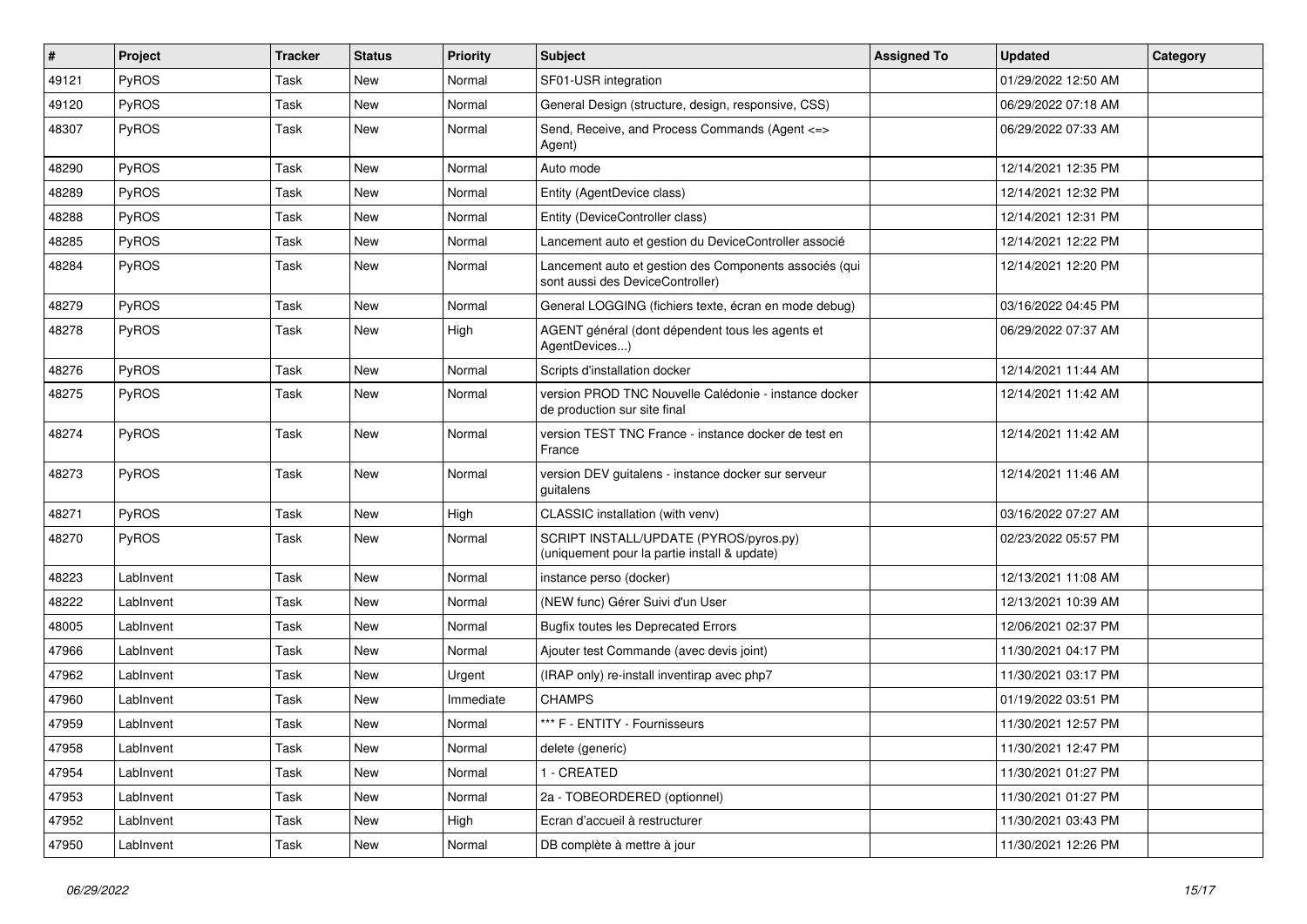| #     | Project   | <b>Tracker</b> | <b>Status</b> | <b>Priority</b> | <b>Subject</b>                                                                            | <b>Assigned To</b> | <b>Updated</b>      | Category |
|-------|-----------|----------------|---------------|-----------------|-------------------------------------------------------------------------------------------|--------------------|---------------------|----------|
| 47947 | LabInvent | Task           | New           | High            | docker only                                                                               |                    | 12/13/2021 11:07 AM |          |
| 47946 | LabInvent | Task           | <b>New</b>    | Normal          | classic only                                                                              |                    | 12/03/2021 09:50 AM |          |
| 47945 | LabInvent | Task           | <b>New</b>    | Normal          | <b>ALL</b>                                                                                |                    | 11/30/2021 12:23 PM |          |
| 47942 | LabInvent | Task           | <b>New</b>    | High            | index (generic)                                                                           |                    | 11/30/2021 03:48 PM |          |
| 47937 | LabInvent | Task           | <b>New</b>    | High            | Read (index & view) (generic ?)                                                           |                    | 11/30/2021 03:48 PM |          |
| 47936 | LabInvent | Task           | <b>New</b>    | High            | 3-4 - TBO & ARCHIVED                                                                      |                    | 11/30/2021 03:43 PM |          |
| 47935 | LabInvent | Task           | <b>New</b>    | Normal          | 2b - VALIDATED                                                                            |                    | 11/30/2021 01:27 PM |          |
| 47934 | LabInvent | Task           | New           | High            | LIFECYCLE (Status) : CREATED => (TBO) =><br>VALIDATED => $TBA$ => $ARCHIVED$              |                    | 11/30/2021 03:43 PM |          |
| 47930 | LabInvent | Task           | <b>New</b>    | Normal          | *** F - ENTITY - QrCode                                                                   |                    | 11/30/2021 01:26 PM |          |
| 47927 | LabInvent | Task           | <b>New</b>    | High            | A gérer via fichier conf YAML                                                             |                    | 11/30/2021 03:47 PM |          |
| 47926 | LabInvent | Task           | New           | High            | Instance DEMO docker - à installer sur hyp2 puis sur VM<br>pweb3                          |                    | 12/13/2021 11:07 AM |          |
| 47925 | LabInvent | Task           | <b>New</b>    | Normal          | (après cakephp v4) Passer à Php 8                                                         |                    | 11/30/2021 11:48 AM |          |
| 47924 | LabInvent | Task           | <b>New</b>    | Normal          | (après 3.9) Passer à v4                                                                   |                    | 11/30/2021 11:48 AM |          |
| 47922 | LabInvent | Task           | New           | Immediate       | Passer directement à v3.LAST (3.10.1)                                                     |                    | 12/02/2021 04:45 PM |          |
| 47914 | LabInvent | Task           | <b>New</b>    | High            | index (generic)                                                                           |                    | 11/30/2021 03:50 PM |          |
| 47913 | LabInvent | Task           | <b>New</b>    | Normal          | ROLES (profils)                                                                           |                    | 11/30/2021 01:39 PM |          |
| 47912 | LabInvent | Task           | <b>New</b>    | High            | (VUE) Elements et Helper                                                                  |                    | 11/30/2021 03:51 PM |          |
| 47911 | LabInvent | Task           | <b>New</b>    | Normal          | Create/Update (add_edit generic)                                                          |                    | 11/30/2021 11:04 AM |          |
| 47907 | LabInvent | Task           | New           | Normal          | *** F - Config YAML (champs materiels) : champs<br>obligatoires, recommandés, ou readonly |                    | 11/30/2021 01:25 PM |          |
| 47906 | LabInvent | Task           | <b>New</b>    | Urgent          | Champs virtuels                                                                           |                    | 11/30/2021 03:50 PM |          |
| 47905 | LabInvent | Task           | New           | Urgent          | Read (index & view) (generic)                                                             |                    | 12/01/2021 11:21 AM |          |
| 47903 | LabInvent | Task           | New           | Urgent          | Rappels automatiques pour les suivis récurrents<br>(périodiques)                          |                    | 12/01/2021 11:17 AM |          |
| 47901 | LabInvent | Task           | <b>New</b>    | Urgent          | Read (view & index)                                                                       |                    | 12/01/2021 11:17 AM |          |
| 47899 | LabInvent | Task           | New           | Urgent          | view (generic)                                                                            |                    | 12/01/2021 11:21 AM |          |
| 47897 | LabInvent | Task           | New           | High            | *** F - Stats (Users)                                                                     |                    | 11/30/2021 03:48 PM |          |
| 47893 | LabInvent | Task           | New           | Normal          | Views                                                                                     |                    | 11/30/2021 01:21 PM |          |
| 47890 | LabInvent | Task           | New           | High            | Commander (demande achat)                                                                 |                    | 01/19/2022 03:48 PM |          |
| 47889 | LabInvent | Task           | New           | Normal          | Changer statut - setStatusTo*()                                                           |                    | 11/30/2021 01:19 PM |          |
| 47886 | LabInvent | Task           | New           | Urgent          | Notifications                                                                             |                    | 11/30/2021 03:45 PM |          |
| 47885 | LabInvent | Task           | New           | Normal          | filtrage (voir formulaire index)                                                          |                    | 11/30/2021 01:30 PM |          |